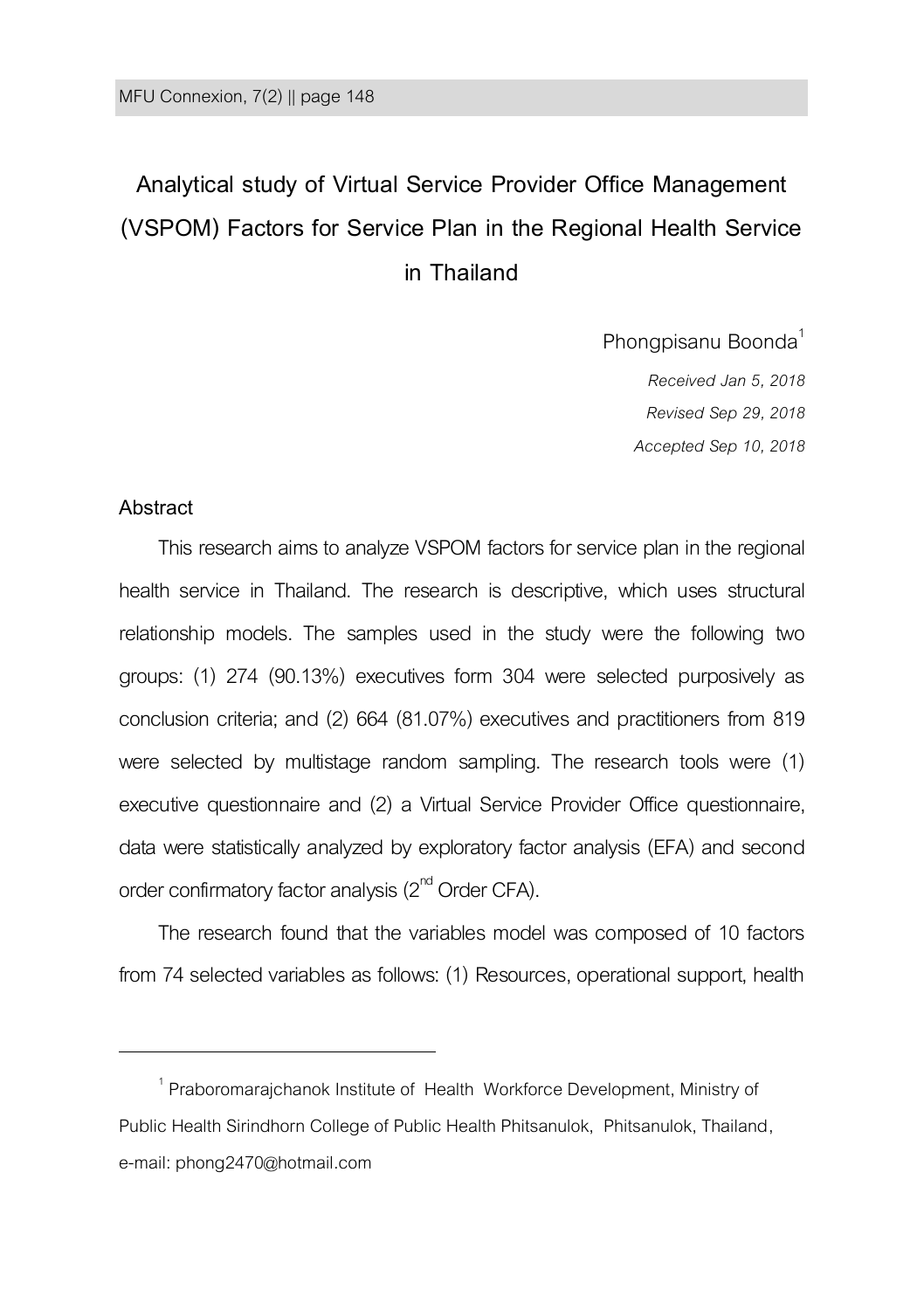services; (2) Developing academic subject; (3) General administration; (4) Culture of the organization; (5) Budget administration; (6) Organization philosophy; (7) Establishing and administrative in the health service virtualization; (8) Academic administration; (9) Personnel administration; and (10) Professional staff.

It can be concluded that 10 factors of variables model of the VSPOM for Service Plan in the Regional Health Service in Thailand had high construct validity by both exploratory and second order confirmatory factor analysis.

**Keywords:** Regional Health Service/ Virtual Office/ Service Provider Office **Management** 

# **บทคัดย่อ**

งานวิจัยนี้มีวัตถุประสงค์เพื่อวิเคราะห์องค์ประกอบของการบริหารสำนักงานเขต บริการสุขภาพเสมือนจริง สำหรับระบบบริการสุขภาพในเขตบริการสุขภาพของไทย เป็ นงานวิจัยเชิงพรรณนาโดยใช้การสร้ างโมเดลสมการเชิงโครงสร้ าง (Structural Equation Modeling: SEM) ใช้กลุ่มตัวอย่าง2 กลุ่ม คือ เก็บข้อมูลจากผู้บริหาร 274 คน (ร้ อยละ 90.13) จาก 304 คน ที่สุ่มแบบเฉพาะเจาะจงตามเกณฑ์ และผู้บริหารและ ผู้ปฏิบัติงานในสำนักงานเขตบริการสุขภาพในระดับหัวหน้ากล่มงานของสำนักงาน สาธารณสุขจังหวัดใน 12 เขตบริการสุขภาพของไทย จำนวน 664 (ร้อยละ 81.07) จาก 819 คน ที่ใช้วิธีส่มแบบหลายชั้นภมิ เครื่องมือที่ใช้ประกอบไปด้วยแบบสอบถามสำหรับ ผู้บริหาร และแบบสอบถามสำหรับสำนักงานเขตบริการสุขภาพ ข้อมูลที่ได้จะถูก วิเคราะห์โดยสถิติการวิเคราะห์องค์ประกอบเชิงสำรวจ และการวิเคราะห์องค์ประกอบ เชิงยืนยันอันดับสอง

ผลการวิจัยพบว่า โมเดลตัวแปรของการบริหารส านักงานเขตบริการสุขภาพเสมือน จริงประกอบด้วย 10 องค์ประกอบย่อย จากตัวแปรคัดสรร 74 ตัว ประกอบด้วย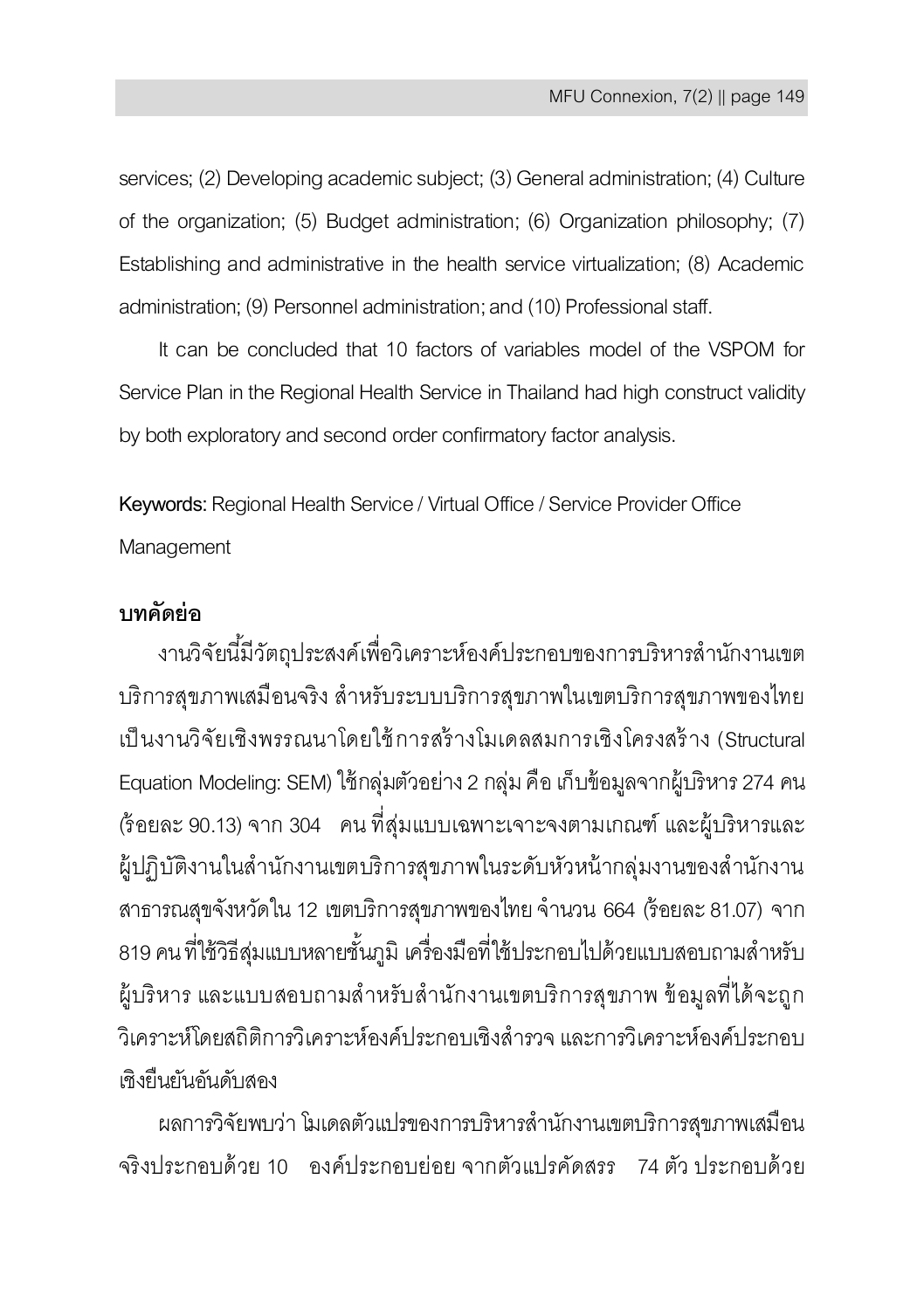(1) แหล่งทรัพยากร, การสนับสนุนการปฏิบัติงาน, การให้บริการทางสุขภาพ (2) การ พัฒนาวิชาการ (3) การบริหารงานทั่วไป (4) วัฒนธรรมขององค์กร (5) การบริหาร งบประมาณ (6) ปรัชญาองค์กร (7) การจัดตั้งและการบริหารสำนักงานเขตบริการ สุขภาพเสมือนจริง) (8) การบริหารวิชาการ (9) การบริหารงานบุคคลและ (10) ความ เชี่ยวชาญของบุคลากร

สรปได้ว่า 10 องค์ประกอบย่อย ของโมเดลตัวแปรของการบริหารสำนักงานเขต บริการสุขภาพเสมือนจริงส าหรับระบบบริการสุขภาพในเขตบริการสุขภาพของไทยมี ความตรงเชิงโครงสร้ างในระดับสูงโดยสถิติการวิเคราะห์องค์ประกอบเชิงส ารวจและ การวิเคราะห์องค์ประกอบเชิงยืนยันอันดับสอง

**Keywords:** เขตบริการสุขภาพ/องค์กรเสมือนจริง/ การบริหารส านักงานเขตบริการสุขภาพ

# **Introduction**

The current health system of Thailand is faced with several important issues that include performance and quality of services, fair access to health services, and overcrowding of patients in the high-level services. Other possible issues include inappropriate use of resources, inconsistent roles in the services, expanded competition, allocation of limited resources without proper planning, and organizing services with injustice in the development and accessibility of public services (Boonda et al., 2014).

In 2013, efforts to reform the health system started with the aim of optimizing the management of the health system of the country, improving the management style in the area providing health services in the 12 regions, and promoting solidarity in the management and services of the health services network (the Second Regional Health Service is one of the country's 12 service network zones,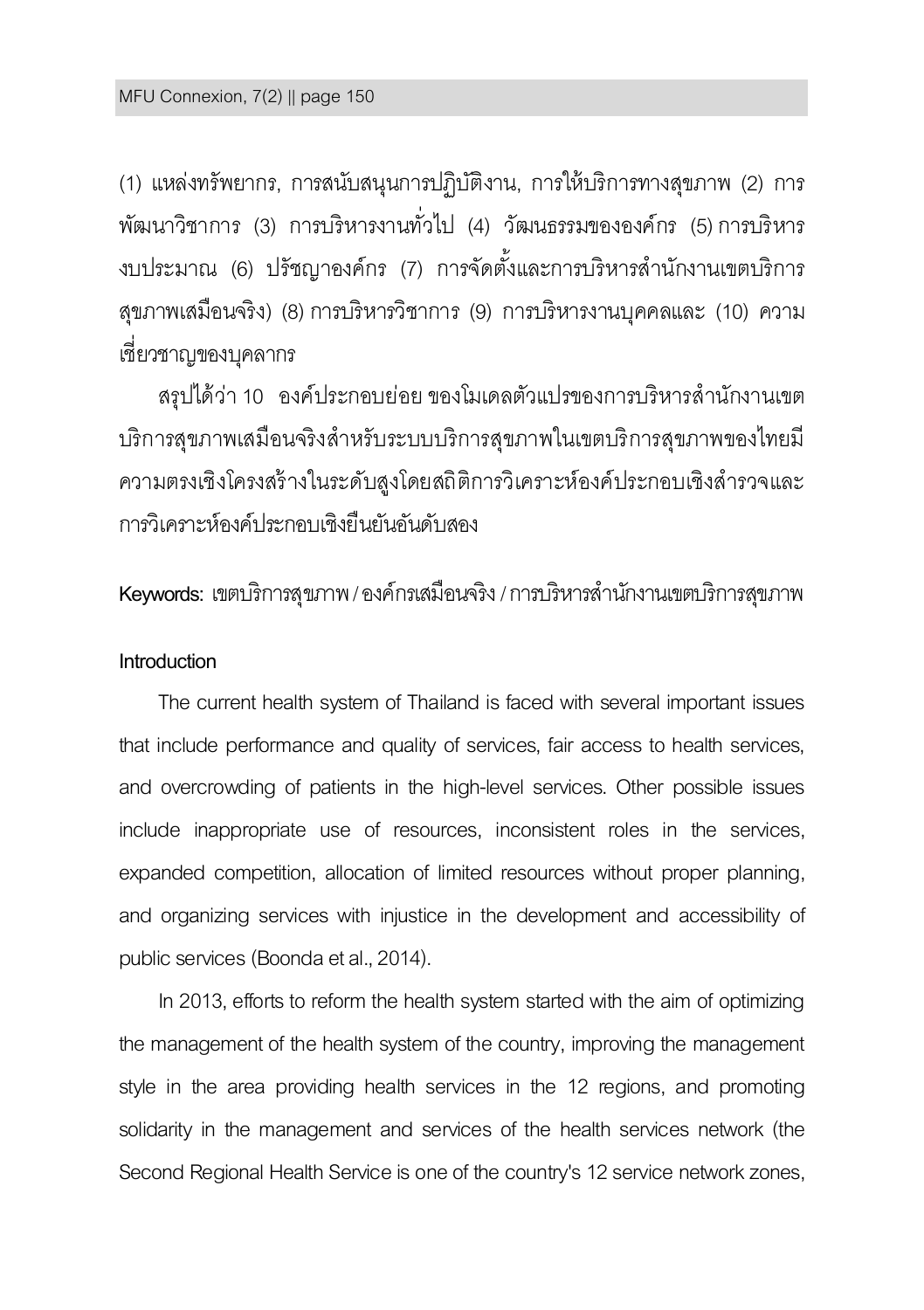which is responsible for Tak Province, Phitsanulok Province, Sukhothai Province, Uttaradit Province, and Phetchabun Province) (Boonda et al., 2014). "Regional Service Provider" is a key management mechanism created to realize the health service system development plans and also a mechanism established to bring about integration of all elements of the health system, which provides the advantage of resource sharing of services within the region to reduce the use of resources and budget, resulting in cost-effectiveness and efficiency. This mechanism also creates a scenario where making decision is quick because decision-making is done by the regional management and does not have to undergo centralization (Boonda et al., 2014).

In 2014, development of an operational infrastructure was initiated with the goal of establishing a Service Provider Board to respond to the needs of the public health system. The Ministry of Health has set the framework for the development of health care providers to have a clear and systematic health service system development plan aimed at improving the service levels from primary through secondary to tertiary and establishing excellent centers to be linked together into a network by geographical conditions and health care needs and communications. This provides the opportunity to use and share the limited resources among all sectors and to efficiently support complex medical and public health problems. In addition, the Regional Service Provider has a dimension of decentralization to deal with health problems in the area, including a mechanism for pastoral systems. At the same time, the Regional Service Provider only has the inspector general of public health, supervisors, and the Service Provider Board performing administration. However, a Service Provider Office to support the work of the executives has not yet been perfectly established and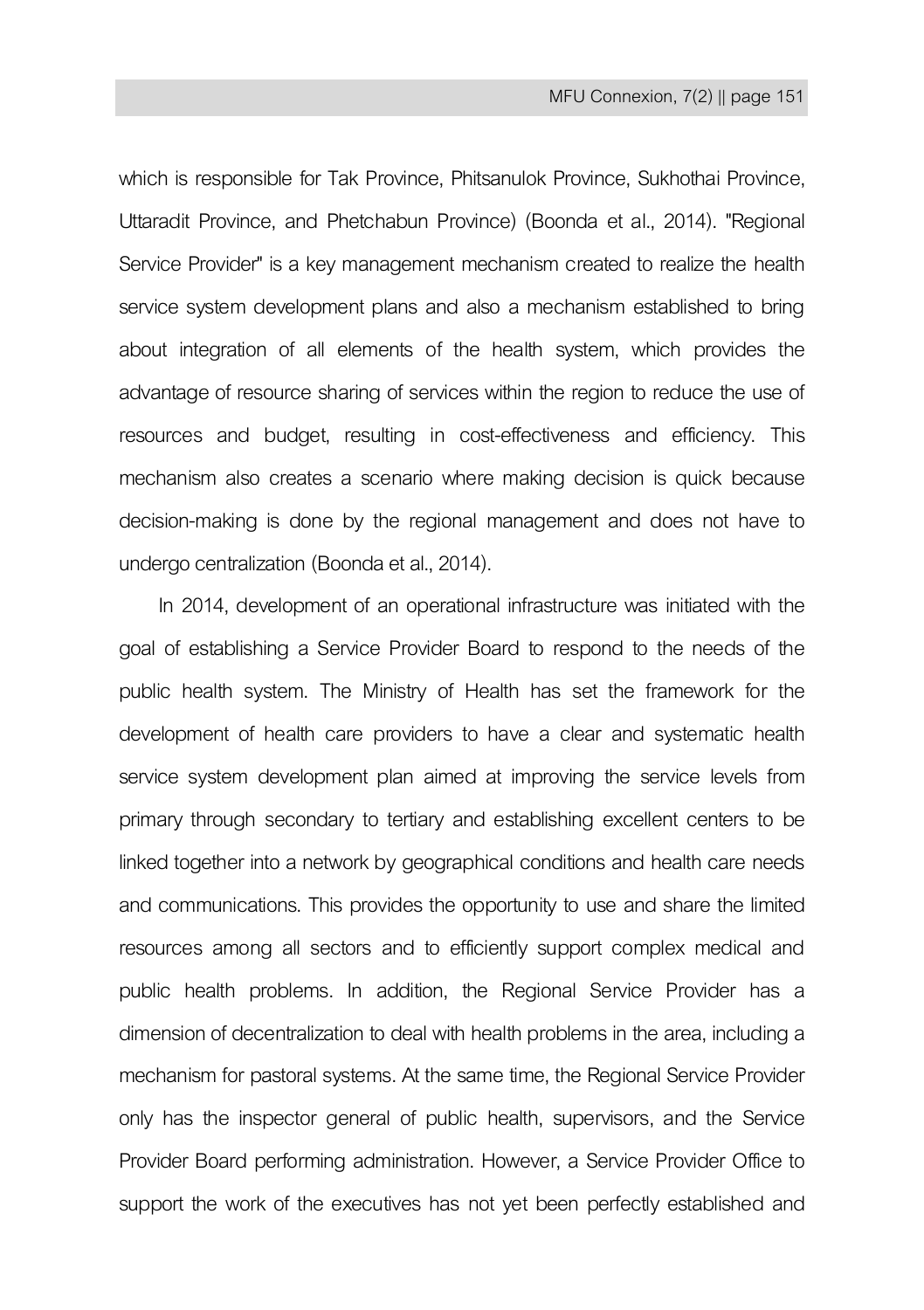operations practitioners deployed. This is similar to having a virtual enterprise that not clear model operates, not clear format appropriate to the context.

A virtual organization (VO) is an organization involving detached and disseminated entities (from employees to entire enterprises) and requiring information technology to support their work and communication (Gupta & Jatinder, 1997). Virtual organizations (VOs) do not represent a firm's attribute but can be considered as a different organizational form. Unfortunately, it is quite hard to find a precise and fixed definition of fundamental notions such as virtual organization or virtual company (Afsarmanes & Camarinha, 2004). Example, in terms virtual organization[, virtual enterprise](https://en.wikipedia.org/wiki/Virtual_enterprise) o[r virtual corporation](https://en.wikipedia.org/wiki/Virtual_corporation) were first utilized in the early 1990s as demonstrate the work of Jan Hopland, Roger N. Nagel, [William H. Davidow](https://en.wikipedia.org/w/index.php?title=William_H._Davidow&action=edit&redlink=1) and Malone (Isaca, 2001).Table 1 below allows us to understand more specifically their faintly distinctive theories:

| Virtual organizations' views |                             |                           |                        |  |  |  |
|------------------------------|-----------------------------|---------------------------|------------------------|--|--|--|
|                              | Jan Hopland                 | Roger N. Nagel            | William H. Davidow     |  |  |  |
|                              |                             |                           | and Malone             |  |  |  |
| Position                     | Digital Equipment Corp.     | Management expert         | Authors of The Virtual |  |  |  |
|                              | executive                   |                           | Corporation            |  |  |  |
| Virtual organization's       | A company that knows        | Take advantage of         | A broad and catch-all  |  |  |  |
| depiction                    | how to utilise partnerships | market openings thanks    | term comprising        |  |  |  |
|                              | both inside and outside its | to technology which       | numerous management    |  |  |  |
|                              | boundaries in order to      | allow enterprises to form | ideas and trendy terms |  |  |  |
|                              | mobilise more assets than   | temporary partnerships    |                        |  |  |  |
|                              | it presently has on its own |                           |                        |  |  |  |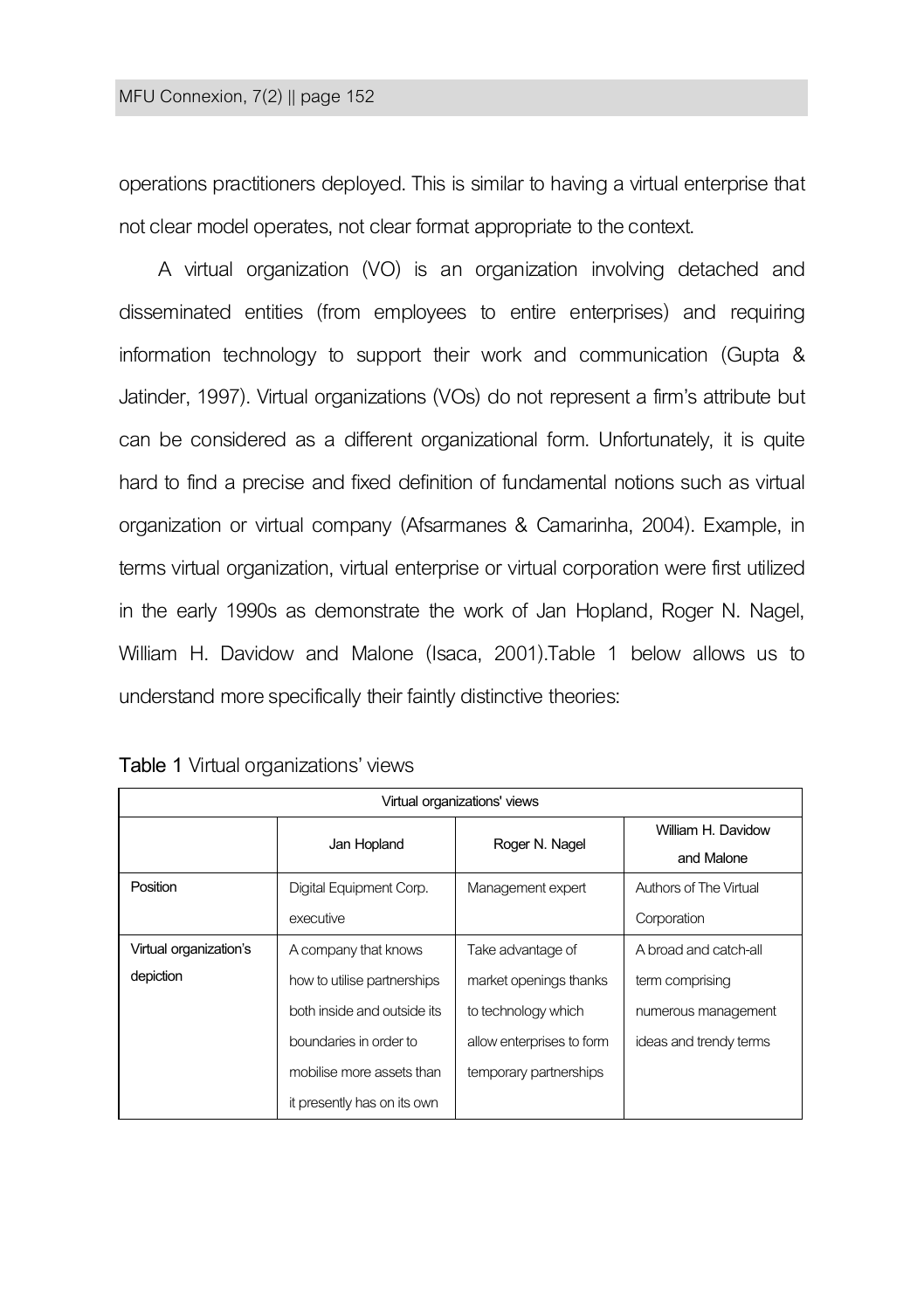Virtual organization is a new form of organization challenged to bring the application, but not clear in the definition, that is generally accepted by the virtual organization as seen 15–20 years ago, when working from home was made possible by the use of technology (Olson, 1983; Venkatesh & Vitalari, 1992). Since then, terms such as virtual office, virtual classroom, and virtual corporation have appeared in the literature (Giuliano, 1982; Hiltz, 1986; Malone & Davidow, 1992). Nowadays, it is still not known exactly how Virtual Service Provider Office Management (VSPOM) factors for service plan in the regional health service in Thailand provides important elements by analyzing them. Therefore, researchers are interested in adopting VSPOM factors to analyze VSPOM factors for Service Plan in the Regional Health Service in Thailand to use (variables model) for development model in the future to capitalize on deployment as a conceptual framework for the study of the development of competencies of health personnel to work in the virtual service provider office, to address the abovementioned problems. They put into consideration the concept of virtual reality created by a computer to establish an organization, so it may be of no physical shape, which is a characteristic that is different from traditional organizations in general. However, the definition of virtual organizations in this research refers to the network of organizations linked by information technology in order to share operational skills and resources (Travica, 1997) through the use of telecommunications, technology, social, and community networks, which are interdependent cooperation, flexibility, trust, and self-organization(Faucheux,1997). The scope of the organization has an unclear boundary and location, which is expected to be useful in the adoption of the VSPOM factors for service plan and in performing effectively.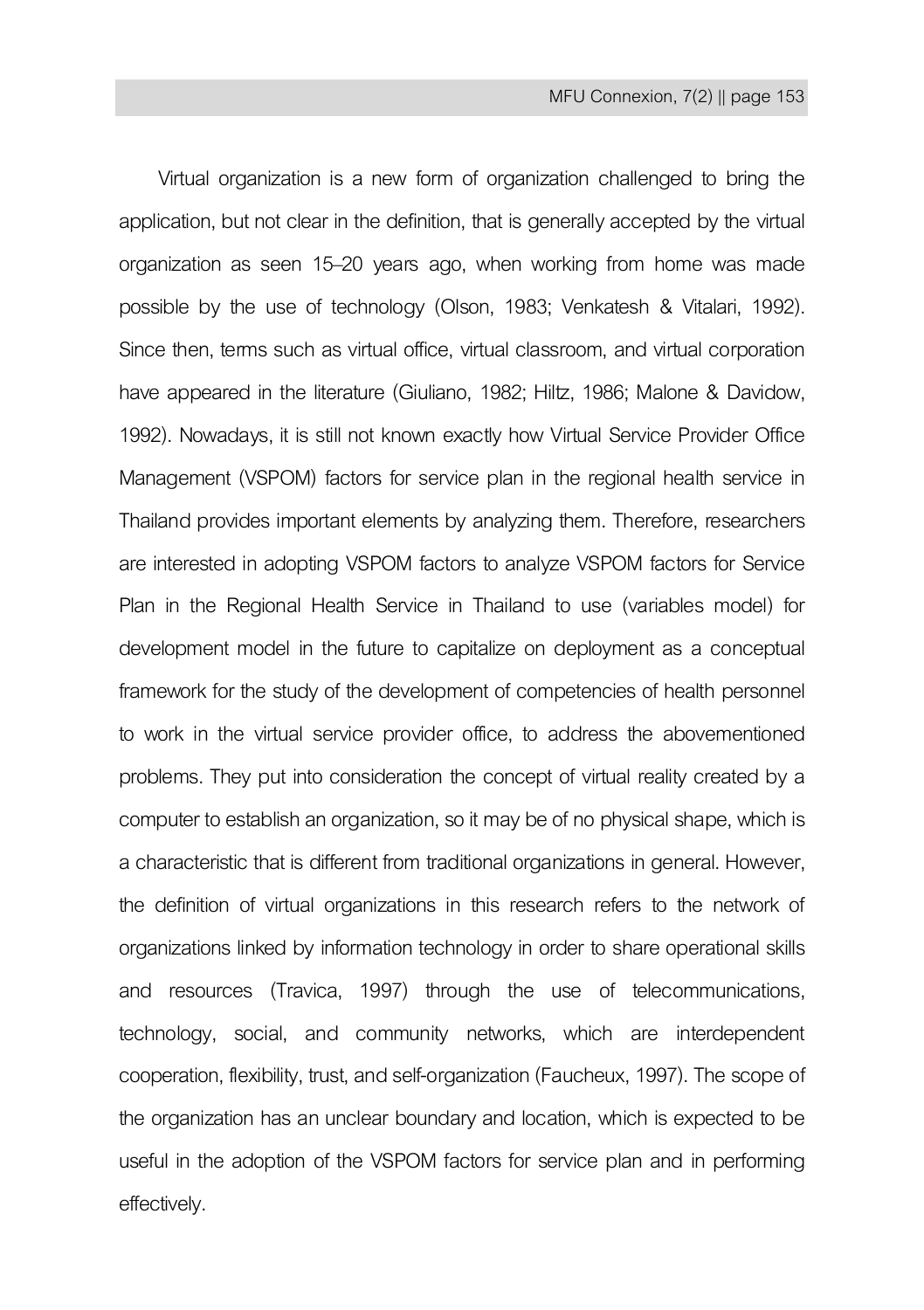#### **Objectives**

The main objective of this study was to analyze VSPOM factors for service plan in the regional health service in Thailand, which includes the following two sub-purposes:

1. To analyze by using exploratory factor analysis(EFA)

2. To analyze by using the second order confirmatory factor analysis (2nd Order CFA).

#### **Methodology**

#### **Hypothesis**

The variables used in this study is appropriate at a good level can be analyzed for the  $2^{nd}$  Order CFA and variables model of the  $2^{nd}$  Order CFA of VSPOM factors for service plan in the regional health service in Thailand is appropriate at a good level to be used for development a VSPOM model.

#### **Population**

The population used in the development of the components is as follows: (1) qualified member (executives) of the health services system in the VSPO of the regional health service in Thailand; and executives and practitioners in the Vice Chief of the Provincial Health Office in the health service virtualization of 12 regions of Thailand.

#### **Sample**

The samples used in the study to analyze VSPOM factors for Service Plan in the Regional Health Service in Thailand were the following two groups: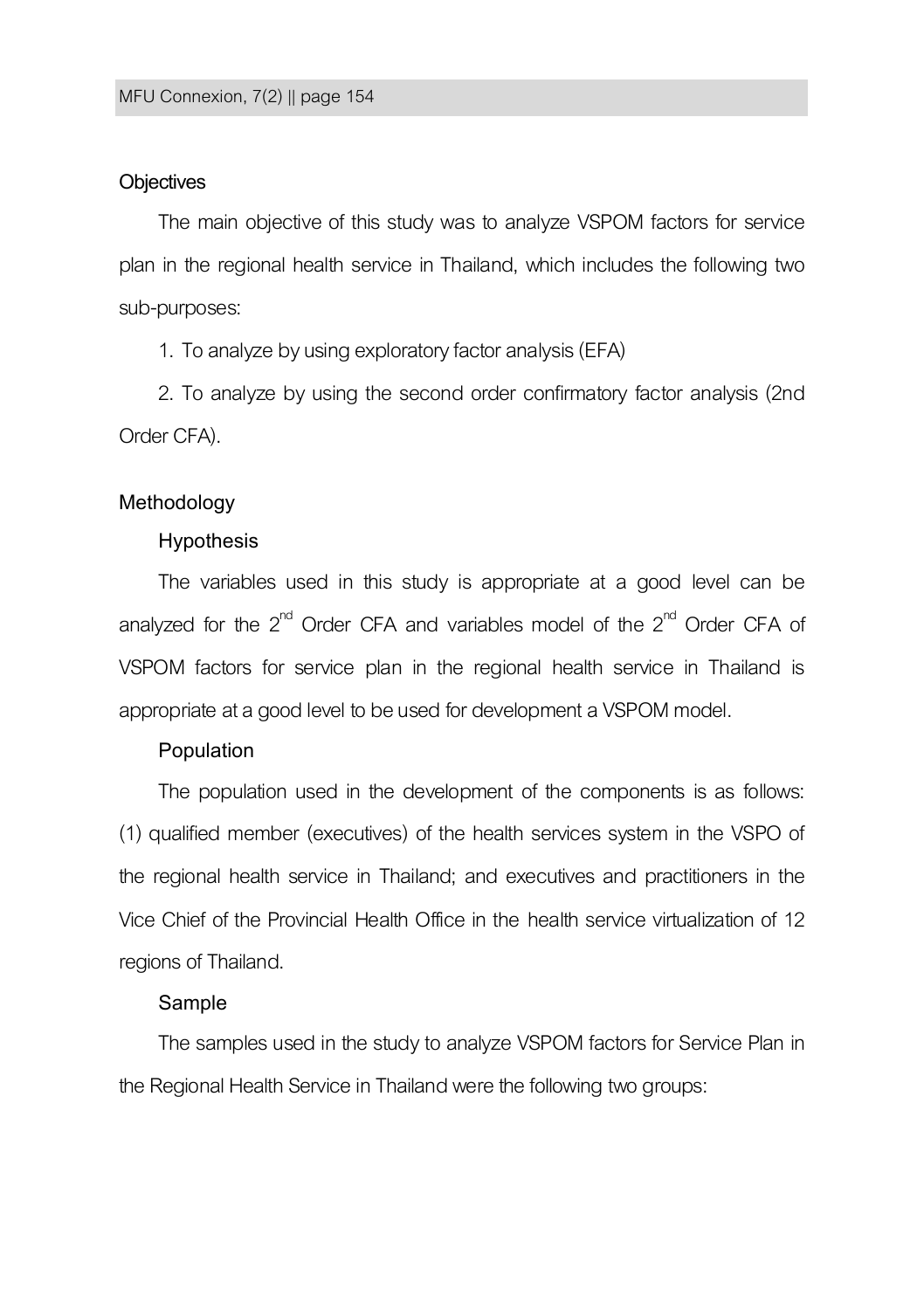1. A group of 304 highly skilled executives of nearby health services system in the VSPO of the regional health service in Thailand. In total, 274 executives were selected purposively as conclusion criteria.

2. A group of practitioners is required in the field of health services, VOs, since this research uses the query level 5, which is commonly used in estimation techniques that are aimed at providing the most accurate parameter estimation. The margin of error (error bound: e) is small (between 0.01 and 0.25) and the other factors in the formula are constant. As a result, the sample is large. For population that is large, Equation (1) is used to yield a representative sample for proportions. The Cochran formula (Cochran, 1963) is used for determining the sample size:

 …………………………………….. (1)

where  $n_0$  is the sample size,  $Z^2$ is the abscissa of the normal curve that cuts off an area  $\alpha$  at the tails  $\alpha$  =  $\alpha$  equals the desired confidence level, for example, Z is 2.576 for 99 percent confidence level (Godden, 2017); p is the estimated proportion of an attribute in the population that includes every individual from which it was drawn. It must have a known non-zero chance of being included in it. These chances should be equal. We would like the choices to be made independently; in other words, the choice of one region will not affect the chance of 11 regions being chosen; and q is  $1-p(p)(q)$  are the estimate of variance (Cochran,1977); e is the desired level of precision with maximum error not more than 0.045 and a sample of 664 practitioners from 819 was selected by multistage random sampling that covered all geographical regions of Thailand,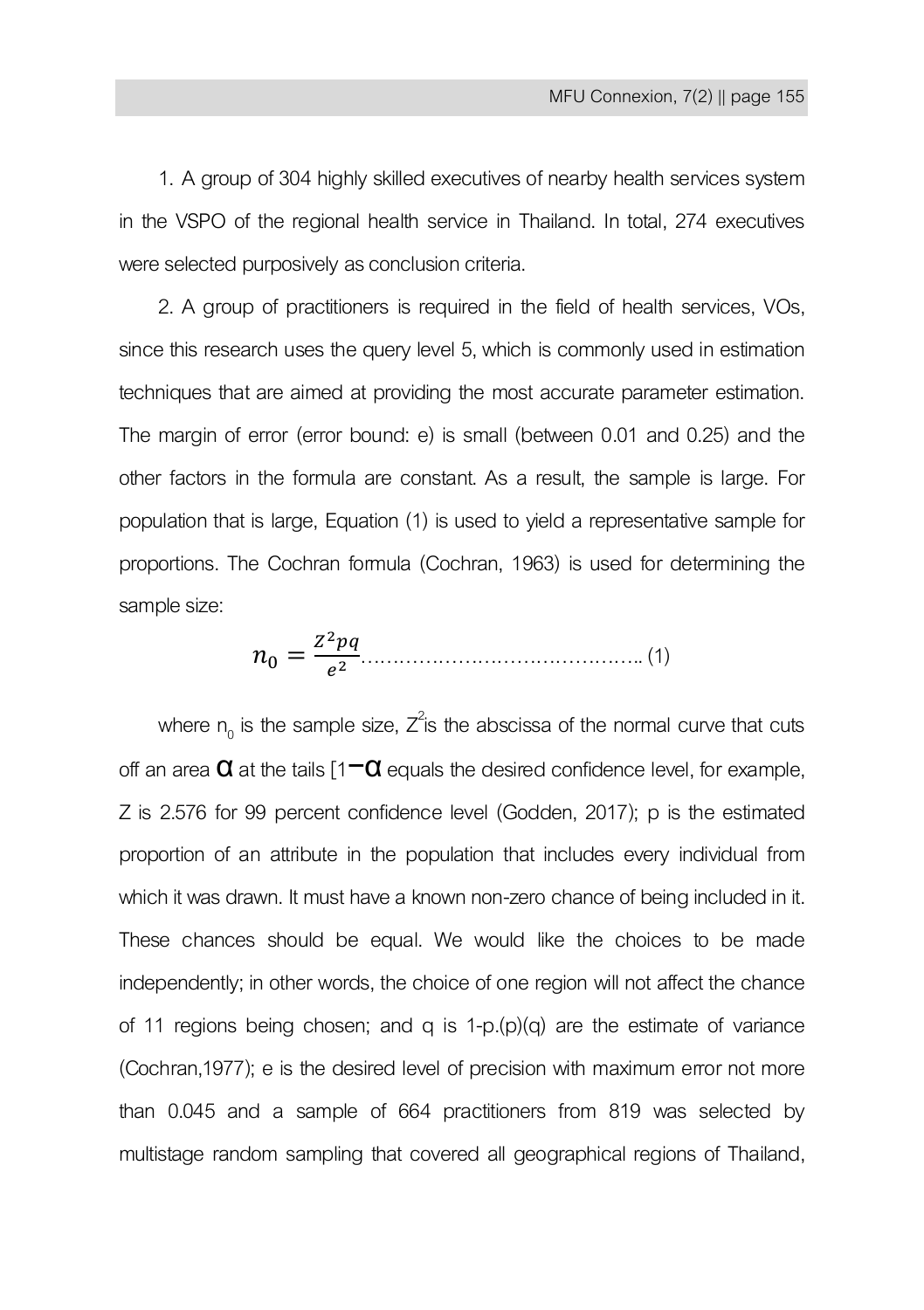i.e. nationwide practitioners present in the 12 regions of VSPO of the regional health service in Thailand (Siddiqui, 2013):

$$
\therefore n = (2.576)^{2}(.50) (1-.50) / (0.045)^{2} = 819
$$

# **Instruments used in research**

The instrument used for data collection is questionnaires that the researchers created. Two versions of the questionnaire that qualified to the query administrators and practitioners in the field offices of the virtual health services are as follows:

1. Questionnaire for luminaries used to collect information for analyzing the components. It was a survey of the executive's opinions on the list of 90 variables on the form of the VSPOM factors for service plan in the regional health service in Thailand, covering the four main components of the underlying core elements that include 21 classified elements, as shown in Table 2.

2. Query administrators and practitioners in the VSPO of Thailand. These are the tools used to collect information for the development of component-oriented confirmation. It is a survey of leaders' and practitioners' opinions in the VSPO of Thailand about VSPOM factors for service plan in the regional health service in Thailand in the condition that spam to the elements which can be used to study the VSPOM factors for service plan in the regional health service in Thailand is the precision of the structure as the structure of the development of the component is qualified in analyzing the components provided in Table 2. It includes 21 recruitment variables to cover the four capacities that are classified into components of ten elements, as shown in Table 3.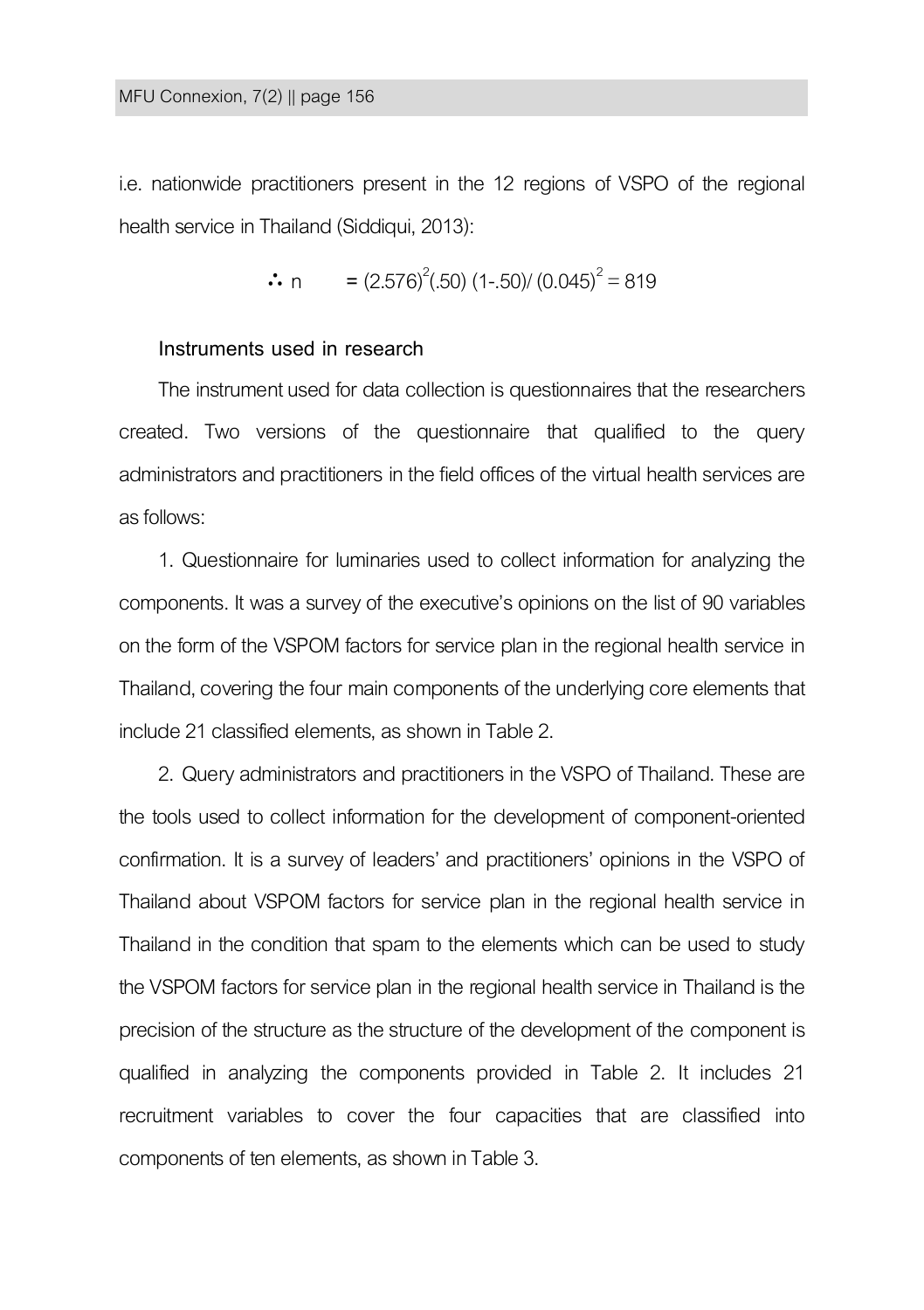**Table 2** Master Structure of the VSPOM factors for service plan in the regional

| Side              | Core Component                                                                      |
|-------------------|-------------------------------------------------------------------------------------|
| 1) SETTING        | 1. ADMINISTRATION (participatory management)                                        |
|                   | 2. VIRTUAL OFFICE (management of applications in virtual offices)                   |
|                   | 3. RESEARCH (research health system)                                                |
|                   | 4. MAN (preparation of virtual information)                                         |
|                   | 5. COLLABORATION (administration that established the Office of Health Services     |
|                   | virtual participation)                                                              |
|                   | 6. Clearing house (Administrative office area health services virtually free)       |
|                   | 7. CENTER (Academic administration by stakeholders at the center)                   |
|                   | 8. CONTENT (Developed on the basis of academic cooperation)                         |
|                   | 9. ELECTRONIC (Academic Administration on electronic databases)                     |
| 2) MAN            | 10. MONEY (funding to build facilities from all sources)                            |
|                   | 11. DECISION (collaboration decision freely)                                        |
|                   | 12. OFFICER (practitioners who access policy and guidelines online)                 |
|                   | 13. SELECTION (emphasis on recruiting professionals)                                |
|                   | 14. CULTURE (corporate culture)                                                     |
| 3) ADMINISTRATION | 15. MANAGEMENT (General Management Systems)                                         |
|                   | 16. COMMUNICATION (General network management by providing online                   |
|                   | information center)                                                                 |
|                   | 17. COMMITTEE (General management board, including an emphasis on decision-         |
|                   | makers)                                                                             |
|                   | 18. SERVICE (Providing a one-stop service-oriented electronic format)               |
| 4) MATERIAL       | 19. EFFICIENCY (allocation and use a quality assessment which consists of SIPOC     |
|                   | Model; S or suppliers, I or inputs, P or process, O or outputs, and C or customers) |
|                   | 20. COMFORT (to facilitate communication in all forms)                              |
|                   | 21. SUPPORT (The resources support the work of health services by the application   |
|                   | of technology as a system)                                                          |

health service in Thailand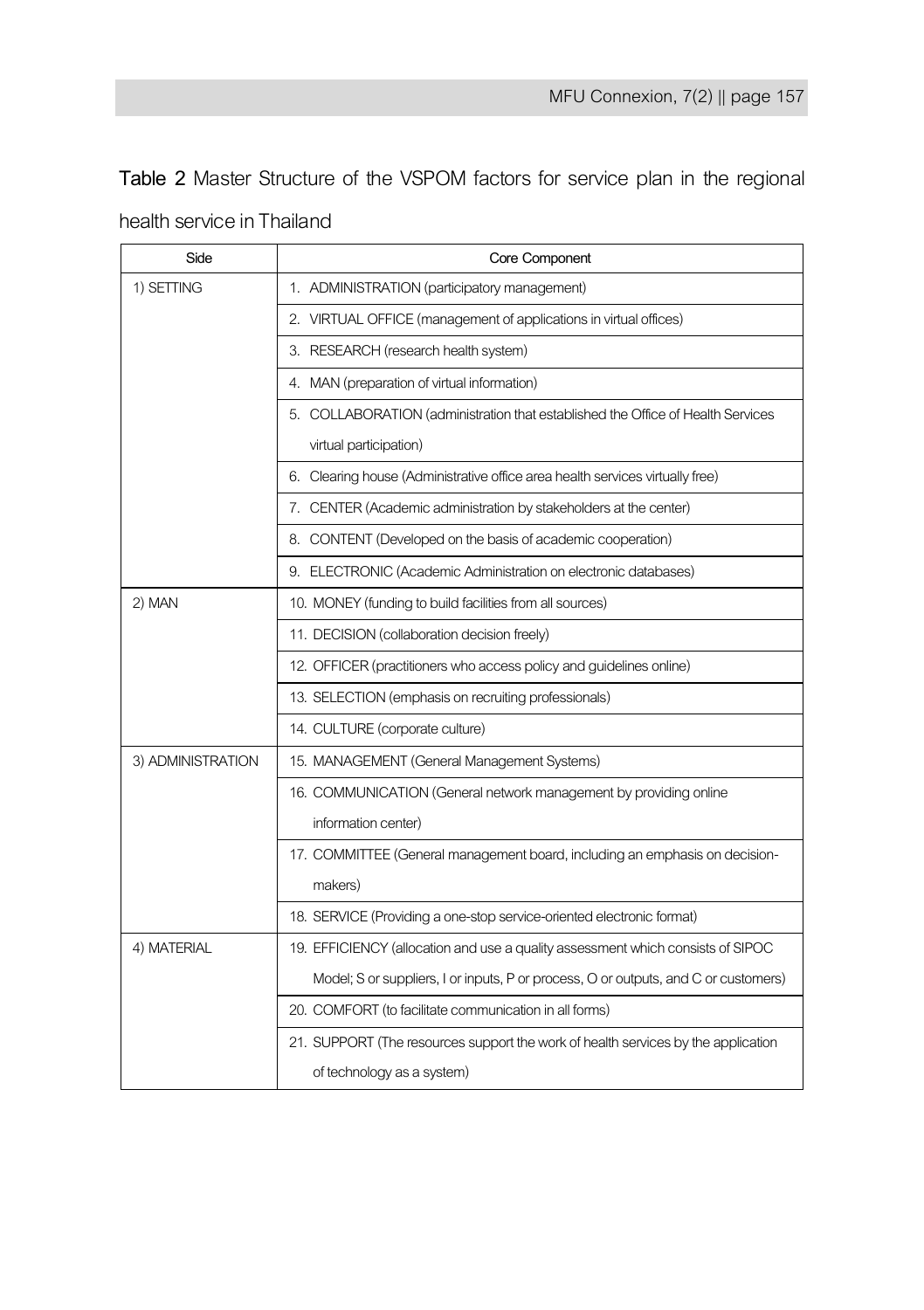**Table 3** Structure of the VSPOM factors for service plan in the regional health service in Thailand

| Side              | Core Component                                                                      |
|-------------------|-------------------------------------------------------------------------------------|
| 1) SETTING        | 1. ADMINISTRATION (participatory management)                                        |
|                   | 2. VIRTUAL OFFICE (management of applications in virtual offices)                   |
|                   | 3. RESEARCH (research health system)                                                |
|                   | 4. MAN (preparation of virtual information)                                         |
|                   | 5. COLLABORATION (administration that established the Office of Health Services     |
|                   | virtual participation)                                                              |
|                   | 6. Clearing house (Administrative office area health services virtually free)       |
|                   | 7. CENTER (Academic administration by stakeholders at the center)                   |
|                   | 8. CONTENT (Developed on the basis of academic cooperation)                         |
|                   | 9. ELECTRONIC (Academic Administration on electronic databases)                     |
| 2) MAN            | 10. MONEY (funding to build facilities from all sources)                            |
|                   | 11. DECISION (collaboration decision freely)                                        |
|                   | 12. OFFICER (practitioners who access policy and guidelines online)                 |
|                   | 13. SELECTION (emphasis on recruiting professionals)                                |
|                   | 14. CULTURE (corporate culture)                                                     |
| 3) ADMINISTRATION | 15. MANAGEMENT (General Management Systems)                                         |
|                   | 16. COMMUNICATION (General network management by providing online                   |
|                   | information center)                                                                 |
|                   | 17. COMMITTEE (General management board, including an emphasis on decision-         |
|                   | makers)                                                                             |
|                   | 18. SERVICE (Providing a one-stop service-oriented electronic format)               |
| 4) MATERIAL       | 19. EFFICIENCY (allocation and use a quality assessment which consists of SIPOC     |
|                   | Model; S or suppliers, I or inputs, P or process, O or outputs, and C or customers) |
|                   | 20. COMFORT (to facilitate communication in all forms)                              |
|                   | 21. SUPPORT (The resources support the work of health services by the application   |
|                   | of technology as a system)                                                          |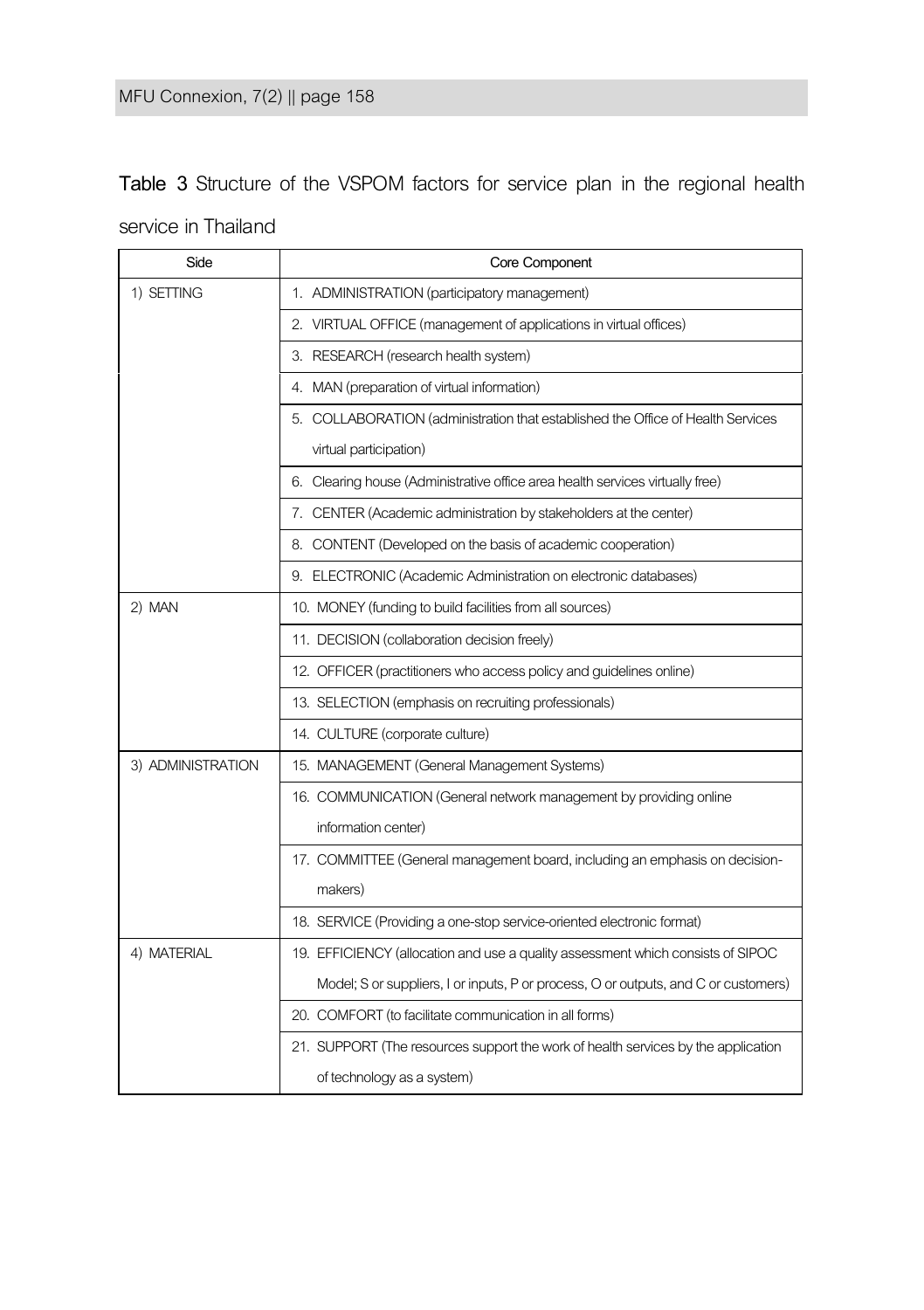# **Data collection**

The data was collected using two questionnaires for collecting information from executives and practitioners in the field offices of the virtual health services:

1. Data were collected from a sample of the executives. To obtain qualified answers, the questionnaires were sent and returned directly to get the query back from the 274 executives, representing 90.13 percent of qualified 304 target samples.

2. To collect data from a sample of practitioners from 12 VSPO in Thailand, questionnaires were sent and returned by post to get the query back from the 664 practitioners, representing 81.07 percent of 819 target samples.

#### **Data Analysis**

Research data analysis was divided into two episodes according to the purpose of this research. They are as follows:

1. EFA, the composition extracted by principal component analysis method rotation axis and angle pattern elements with varimax rotation by using IBM SPSS statistics version 23 analysis.

2. CFA from the data of administrators and practitioners with the second confirmatory factor analysis using AMOS Program.

# **Results**

Analyzing with EFA to analyze 90 variables

The results for testing the suitability of the variables used in this study were obtained by conducting Kaiser-Meyer-Olk in test to measure the sampling adequacy (MSA). KMO or MSA at 0.890, which is over 0.80, shows that the variable series is appropriate to be analyzed at a good level on the basis of the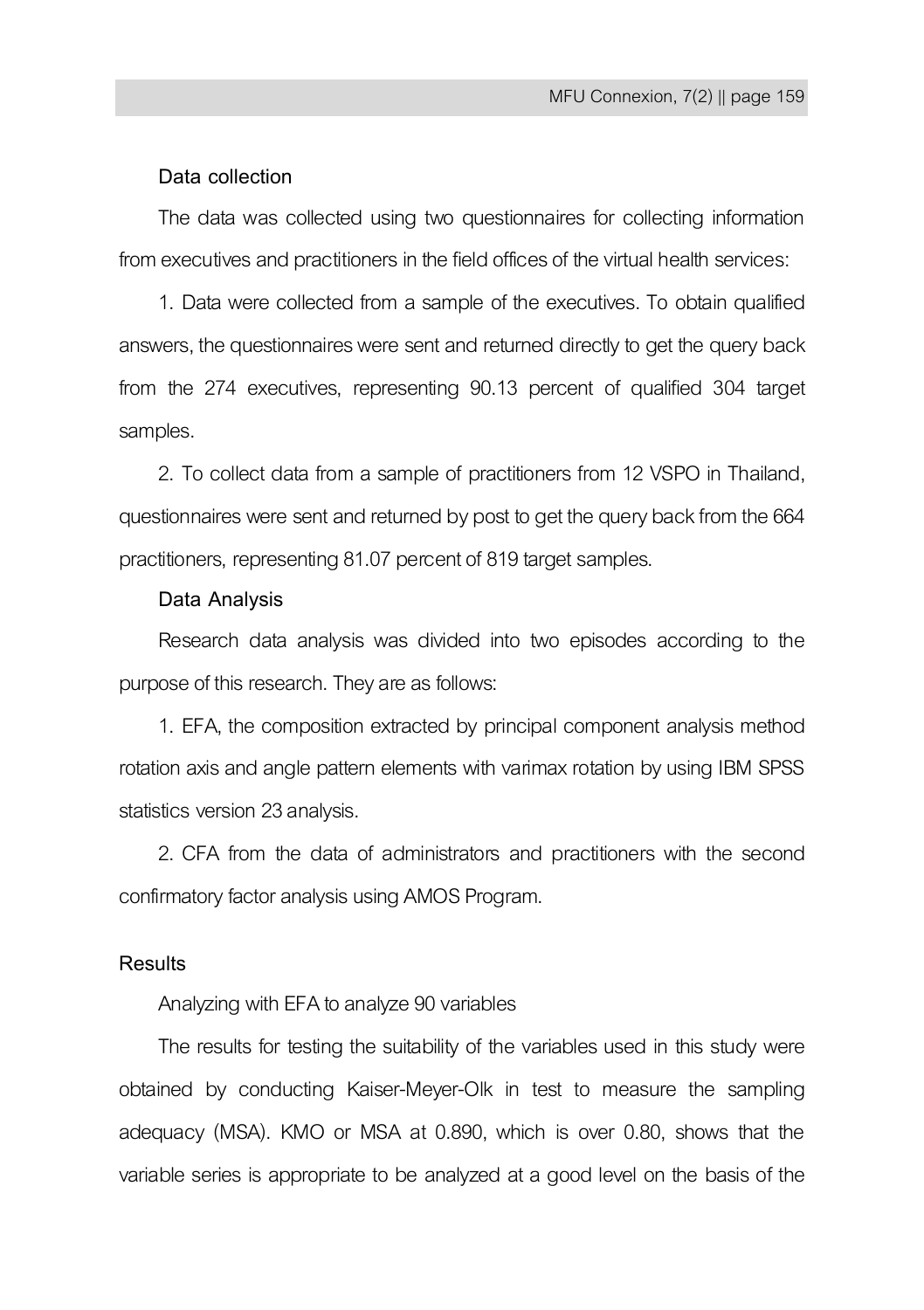work done by Wright (1934); and Bartlett's test of sphere city found the variables to be correlated significantly (p-value <0.001), which shows that different variables can be used to analyze the elements.

Results of the extraction method of Principal Component Analysis showed communality of each variable used in the analysis of the VSPOM factors for service plan in the regional health service in Thailand. The total number of 90 characters ranged from 0.740 to 0.901 is a lot size - the most, tends to move in the composition of other components.

Orthogonal Rotation with varimax shown in Table 4.

|                | <b>Extraction Sums of Squared Loadings</b> |          |        | Rotation Sums of Squared Loadings |          |            |
|----------------|--------------------------------------------|----------|--------|-----------------------------------|----------|------------|
| Component      | $%$ of<br>Total<br>Cumulative              |          |        | Total                             | $%$ of   | Cumulative |
|                | (Eigen value)                              | Variance | %      | (Eigen value)                     | Variance | %          |
| 1              | 47.847                                     | 53.163   | 53.163 | 15.993                            | 17.770   | 17.770     |
| $\overline{2}$ | 4.644                                      | 5.161    | 58.324 | 15.708                            | 17.453   | 35.223     |
| 3              | 3.771                                      | 4.190    | 62.513 | 7.786                             | 8.651    | 43.874     |
| $\overline{4}$ | 3.267                                      | 3.630    | 66.143 | 7.339                             | 8.154    | 52.028     |
| 5              | 2.882                                      | 3.202    | 69.346 | 5.909                             | 6.565    | 58.593     |
| 6              | 2.178                                      | 2.420    | 71.765 | 5.375                             | 5.972    | 64.565     |
| $\overline{7}$ | 1.843                                      | 2.048    | 73.813 | 4.014                             | 4.460    | 69.025     |
| 8              | 1.827                                      | 2.030    | 75.843 | 2.687                             | 2.985    | 72.011     |
| 9              | 1.626                                      | 1.806    | 77.649 | 2.505                             | 2.783    | 74.794     |
| 10             | 1.524                                      | 1.694    | 79.343 | 2.176                             | 2.418    | 77.212     |
| 11             | 1.292                                      | 1.436    | 80.779 | 2.058                             | 2.286    | 79.498     |
| 12             | 1.164                                      | 1.293    | 82.072 | 1.880                             | 2.089    | 81.587     |
| 13             | 1.132                                      | 1.258    | 83.330 | 1.569                             | 1.744    | 83.330     |

**Table 4** Results of the orthogonal elements with varimax rotation

The results of the variable component in the restructuring and named the element.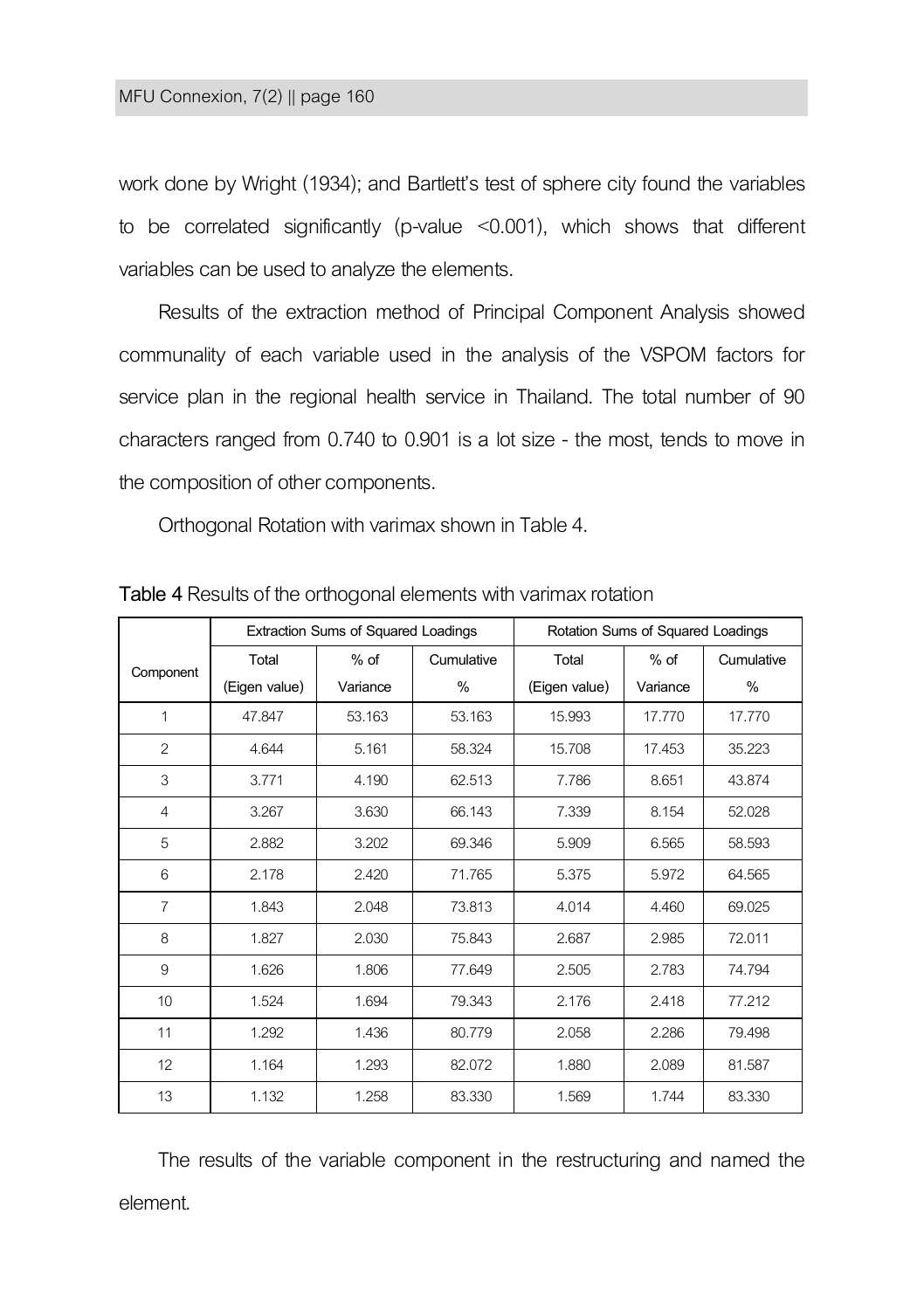Table 4 showed that the variables used in the analysis can be grouped into a total of 90 elements (component) has 13 elements with the Eigen value that exceeds 1.00, which means that each component can be explained by the variance of all 90 elements more than 1.00, features all 13 elements could explain the variance of all 90 characters, representing 83.33percent.

Equipping each variable into the composition of any one element, only a single element that has a variable with maximum weight of the composition (factor loading) found that the components can be arranged into thirteen elements has all 90 characters and each component consisted 1 to 26 variables. Each variable element that is already in a composition has the weight of the composition in the following range:  $0.41$  ≤ weight of the composition ≤ 0.86.

However, because researchers want to use only the variable that has the weight of the composition  $\geq 0.50$  a number of 74 elements with the weight of the composition 0.504 to 0.846, selected variables that make full use of the 74 elements in 11 components (For 16 variables with has the weight of the composition less than 0.50 and features a 12-13 with no variable component to weight 0.50 at all, researchers did not bring 16 variables and the 12-13 elements used).

Due to the effects of the input variables found in some of the elements, component consisted of variables up to 22 and the variable from different side. Researchers restructure the elements slightly so that each element consists of the same number of variables. The composition was reduced to 10 from 74 elements that were present initially. Ten modified elements were given a meaningful name, consistent and cover all the variables as shown in Table 5.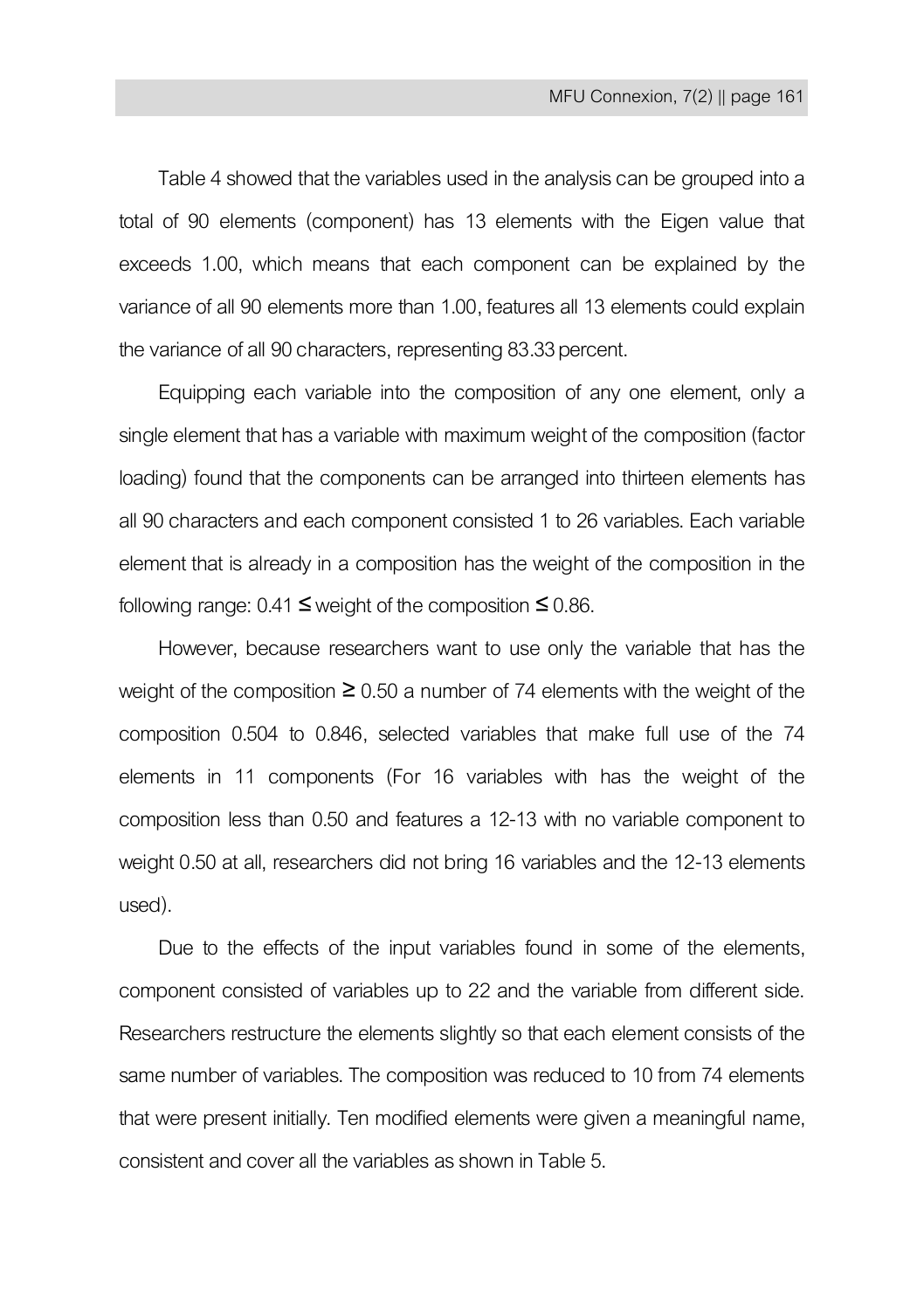| Table 5 Structure of the VSPOM factors for service plan in the regional health |  |  |  |  |  |
|--------------------------------------------------------------------------------|--|--|--|--|--|
| service in Thailand                                                            |  |  |  |  |  |

| Side              | Core Component                                        |  |
|-------------------|-------------------------------------------------------|--|
| 1) MATERIAL       | 1. RESOURCE (operating support resources management)  |  |
|                   | 2. CONTENT (developing academic subject)              |  |
|                   | 3. GENERAL (general administration)                   |  |
| 2) ADMINISTRATION | 4. CULTURE (building culture)                         |  |
|                   | 5. BUDGET (budget administration)                     |  |
|                   | 6. PHILOSOPHY (philosophy, methodology)               |  |
| 3) SETTING        | 7. ESTABLISH (Establishing an Office Management Model |  |
|                   | with virtualization)                                  |  |
|                   | 8. ACADEMIC (Academic Administration)                 |  |
| 4) MAN            | 9. PERSONNEL (Personnel administration)               |  |
|                   | 10. PROFESSIONAL (Personnel who have a professional)  |  |

The results of the second-order CFA were analyzed to confirm that the ten elements listed above are the four aspects. The results indicated that the ten aspects are main elements. To obtain a model of the real overall VSPOM in the form of VSPOM with the help of main element is desirable, as detailed in Figure 1 and Table 6. The results of the second-order CFA in the VSPOM factors are desirable as shown in Table 6 and Figure 1.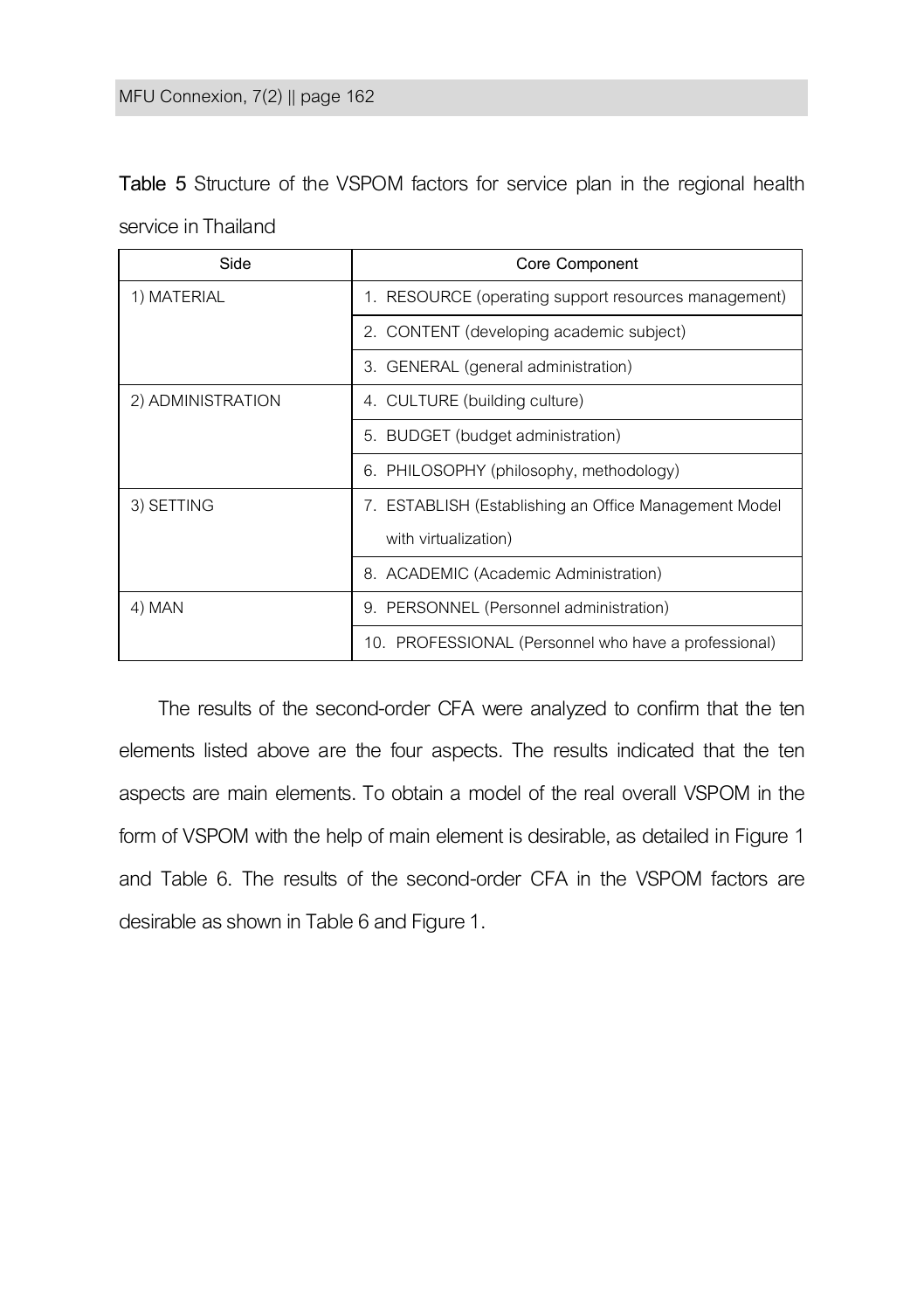| Fit Index                              | Criteria of Fit Index                                                                                   | Results of<br><b>CFA</b> | Consideration     | Decision |
|----------------------------------------|---------------------------------------------------------------------------------------------------------|--------------------------|-------------------|----------|
| Chi-Square $X^2$                       | > 0.05                                                                                                  | .363                     | Meet the criteria | Well     |
| CMIN/DF                                | < 2.00                                                                                                  | 1.093                    | Meet the criteria | Well     |
| <b>GFI</b>                             | > 0.90                                                                                                  | .997                     | Meet the criteria | Well     |
| AGFI                                   | > 0.90                                                                                                  | .982                     | Meet the criteria | Well     |
| <b>ECVI</b>                            | <ecvi for="" saturated<="" td=""><td>0.166</td><td>Meet the criteria</td><td>Well</td></ecvi>           | 0.166                    | Meet the criteria | Well     |
|                                        | Model (0.290)                                                                                           |                          |                   |          |
| Model AIC<br>$\overline{\phantom{0}}$  | <saturated (110.00)<="" aic="" td=""><td>110.00</td><td>Meet the criteria</td><td>Well</td></saturated> | 110.00                   | Meet the criteria | Well     |
| <b>NFI</b><br>$\overline{\phantom{0}}$ | > 0.90                                                                                                  | .998                     | Meet the criteria | Well     |
| <b>CFI</b><br>$\overline{\phantom{0}}$ | > 0.90                                                                                                  | 1.00                     | Meet the criteria | Well     |
| <b>RMR</b>                             | ${}_{0.05}$                                                                                             | .003                     | Meet the criteria | Well     |
| <b>RMSEA</b>                           | ${}< 0.05$                                                                                              | .012                     | Meet the criteria | Well     |

**Table 6** Statistics measuring the harmony of the variables model with empirical data of the VSPOM factors service plan in the regional health service in Thailand

AGFI, adjusted goodness-of-fit index; AIC, Akaike information criterion; CFI, comparative fit index; CMIN/DF,  $\chi^2$  statistics and degrees of freedom ratio; ECVI, expected cross-validation index; GFI, goodness-of-fit index; NFI, normed-fit index; RMR, root mean square residual; RMSEA, root mean square error of approximation.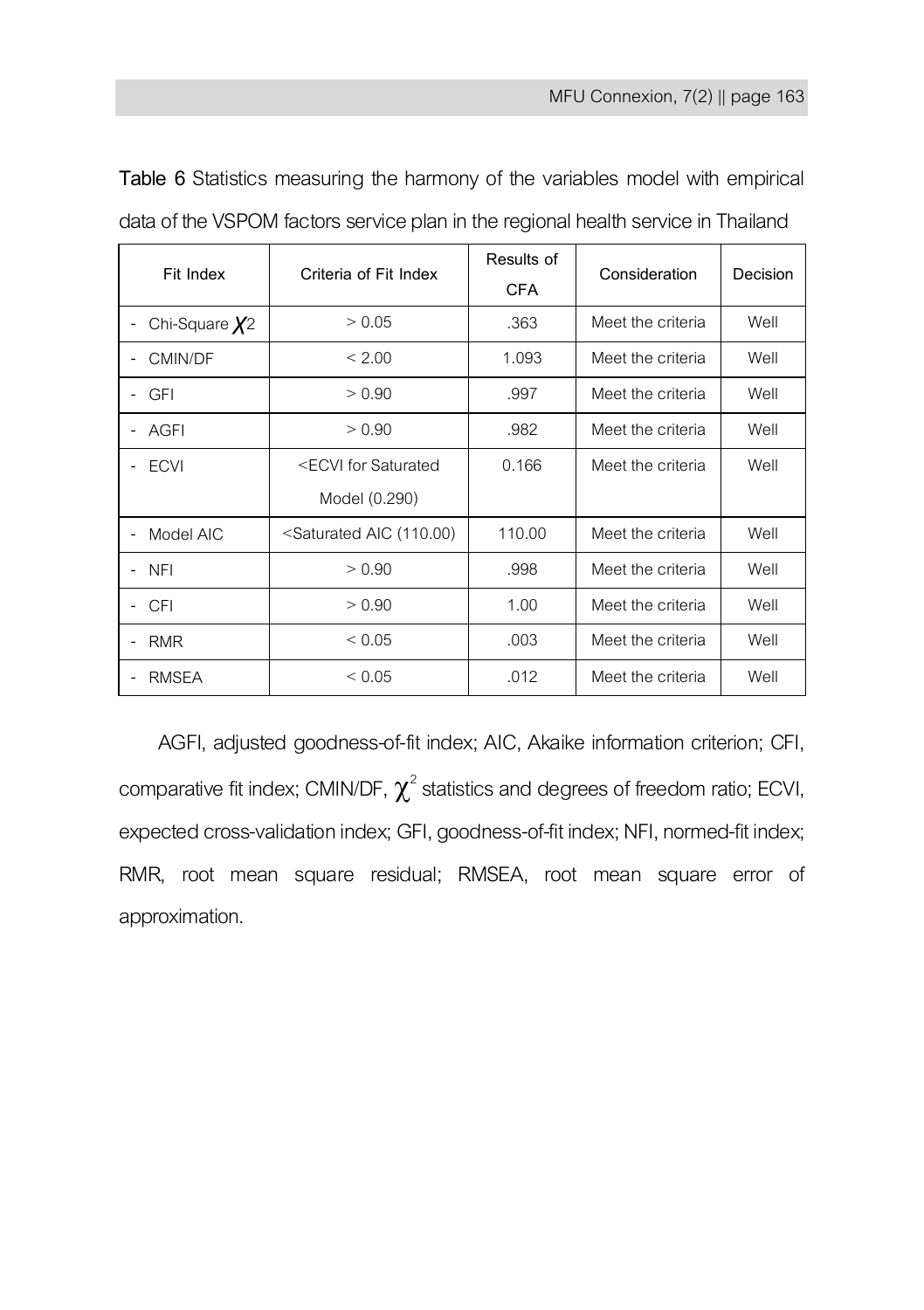

Chi-square=10.926, Degrees of freedom (DF)=10, Probability level (p-value)=.363, RMSEA=.012 **Figure 1** The second confirmatory factor of the VSPOM factors for service plan in the regional health service in Thailand

Table 6 and Figure 1found that the elements model of VSPOM factors for service plan in the regional health service in Thailand is desirable and consistent with the empirical data of the administrators and practitioners due to a statistical measure of harmony through them. It shows that the variables model has good construct validity.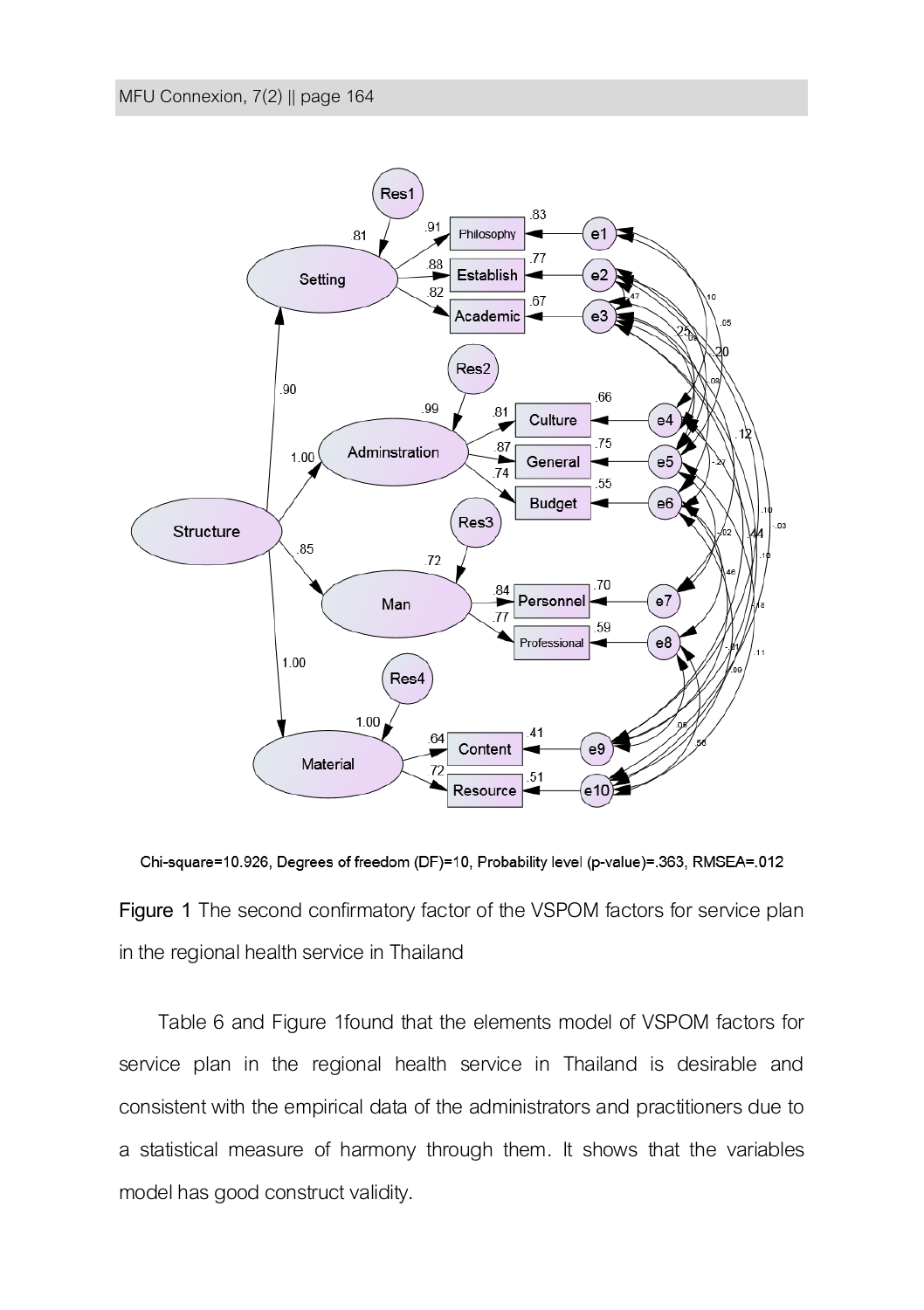It can be seen that the VSPOM factors for service plan in the regional health service in Thailand is desirable since it includes the following four aspects: (1) Material: the tools to support the work of health services consists of two elements; (2) Administration: the general management includes three elements; (3) Setting: the framework for the establishment of the Health Service Virtual Office consists of three elements; and (4) Man: the administrative staff consists of two elements.

There were a total of ten components: (1) RESOURCE (The resources, operational support, health services); (2) CONTENT (Developing academic subject); (3) GENERAL (General administration); (4) CULTURE (Culture of the organization); (5) BUDGET (budget administration); (6) PHILOSOPHY (Organization philosophy); (7) ESTABLISH (Establishing and administrative in the health service virtualization); (8) ACADEMIC (Academic Administration); (9) PERSONNEL (Personnel administration); and (10) PROFESSIONAL (Professional staff).

# **Conclusions**

1. The results of the survey VSPOM factors for service plan in the regional health service in Thailand from the data of the administrators and practitioners in the Virtual Service Provider Office have found that the core VSPOM factors model of 4 aspects are as follows: (1) the framework for the establishment of the Virtual Service Provider Office consists of three elements; (2) general management includes three elements; (3) the administrative staff consists of two elements; and (4) the tools to support the work of health services consist of two elements. Element 10 is a component of the 74 selected variables.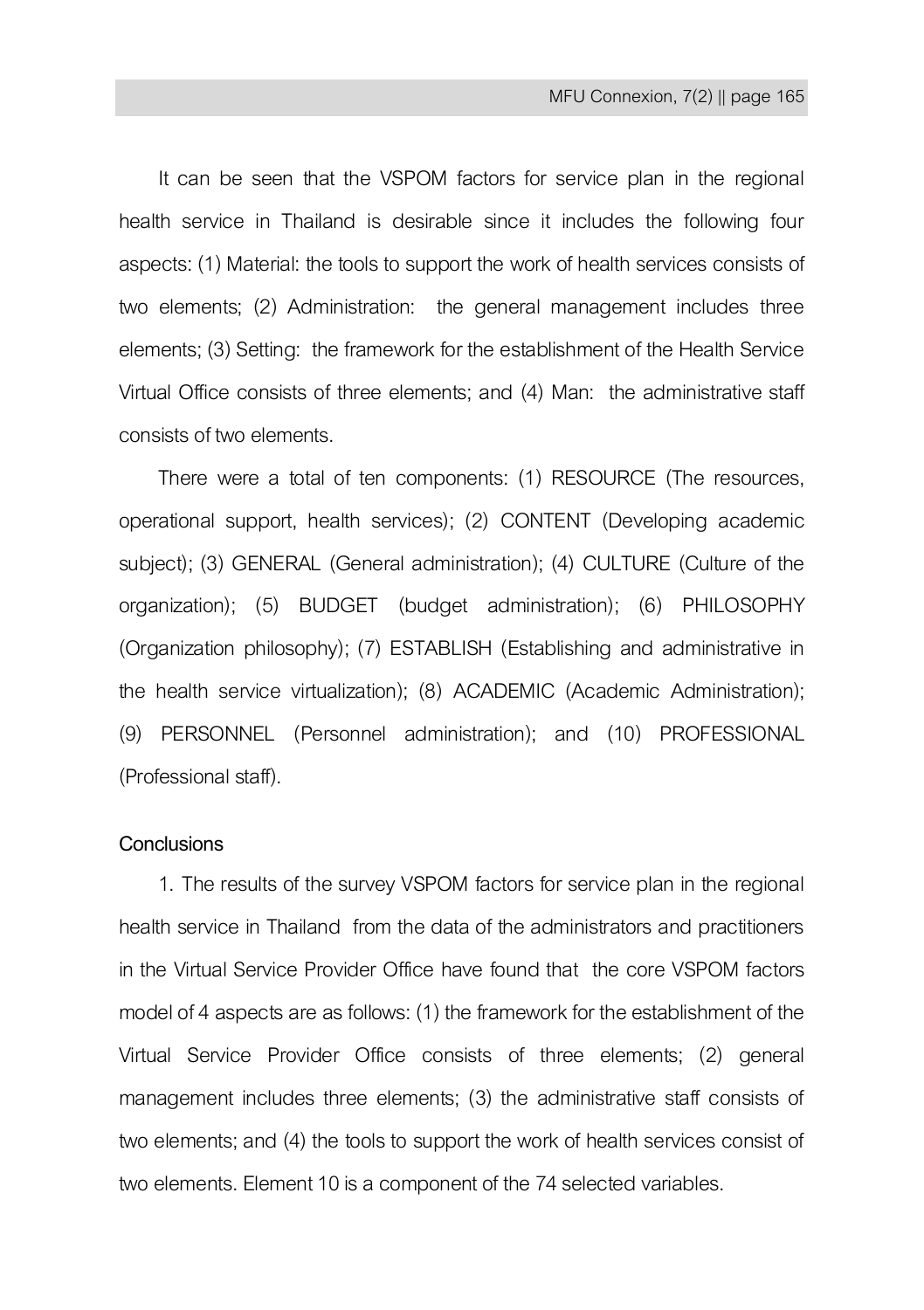2. Results of the second-order CFA from the data of the administrators and practitioners in the virtual service provider office in the regional health service in Thailand indicated that the elements of the VSPOM including four aspects are main elements and ten sub-elements have good construct validity. Because the model is consistent with the empirical data, it is in good shape. The statistics measure the harmony through all as follows: the resulting management desirable model fits with a chi-square of 10.926, 10 degrees of freedom (DF) and is not statistically significant with a p-value of 0.363(A good model fit would provide an insignificant result at a 0.05 threshold [Barrett, 2007]), and chisquare statistics and degree of freedom ratio (CMIN/DF) is 1.093 (Although there is no consensus regarding an acceptable ratio for this statistic, recommendations range from as high as 5.0 [Wheatonet al., 1977] to as low as 2.0 [Tabachnick & Fidell, 2007]). The various goodness of fit indices are also acceptable : the goodness-of-fit index (GFI) is 0.997, and the adjusted goodness-of-fit index (AGFI) is 0.982 (Traditionally an omnibus cut-off point of 0.90 has been recommended for the GFI however, simulation studies have shown that when factor loadings and sample sizes are low a higher cut-off of 0.95 is more appropriate [Miles &Shevlin,1998]), Expected Cross-Validation Index (ECVI) for Saturated Model is 0.166 (ECVI is a useful indicator of a model's overall fit. The model's ECVI is compared with the ECVI of independent model and the ECVI of saturated model, If the model has good overall fit, its ECVI value should be lower than both the ECVI values of the other 2 models [Byrne, 1998]), Saturated Akaike Information Criterion (AIC) is 110.00 (Probably the best known of these indices is the Akaike Information Criterion (AIC) or the Consistent Version of AIC (CAIC) which adjusts for sample size [Akaike, 1974].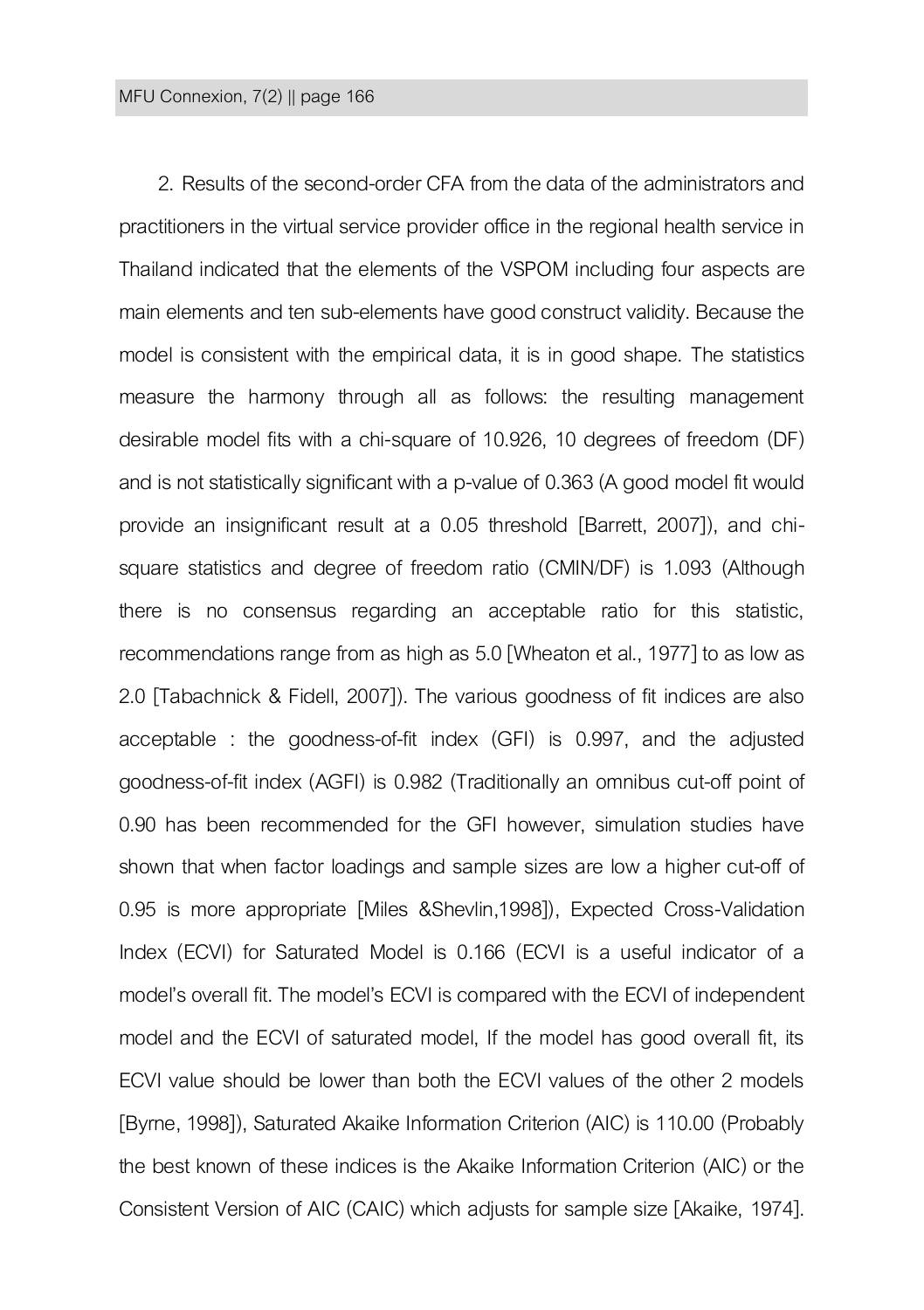These statistics are generally used when comparing non-nested or nonhierarchical models estimated with the same data and indicates to the researcher which of the models is the most parsimonious. Smaller values suggest a good fitting, parsimonious model however because these indices are not normed to a 0-1 scale it is difficult to suggest a cut-off other than that the model that produces the lowest value is the most superior. It is also worth noting that these statistics need a sample size of 200 to make their use reliable [Diamantopoulos & Siguaw, 2000]), the normed-fit index (NFI) is 0.998 (More recent suggestions state that the cut-off criteria should be NFI ≥ .95 [Hu & Bentler, 1999]), the comparative fit index (CFI) is 1.00 (a value of CFI  $\geq 0.95$  is presently recognized as indicative of good fit [Hu & Bentler, 1999]), and the root mean square residual (RMR) is 0.003(Values for the SMR range from zero to 1.0 with well fitting models obtaining values less than 0.05 [Byrne, 1998; Diamantopoulos & Siguaw, 2000]) while the root mean square error of approximation (RMSEA) is 0.012(more recently, a cut-off value close to .06 [Hu & Bentler,1999] or a stringent upper limit of 0.07 [Steiger,2007]).

On prioritizing the core elements of the descending is: (1) RESOURCE (The resources, operational support, health services); (2) CONTENT (Developing academic subject); (3) GENERAL(General administration); (4) CULTURE (Culture of the organization); (5) BUDGET (budget administration); (6) PHILOSOPHY (Organization philosophy); (7) ESTABLISH (Establishing and administrative in the health service virtualization); (8) ACADEMIC (Academic Administration); (9) PERSONNEL (Personnel administration); and (10) PROFESSIONAL (Professional staff).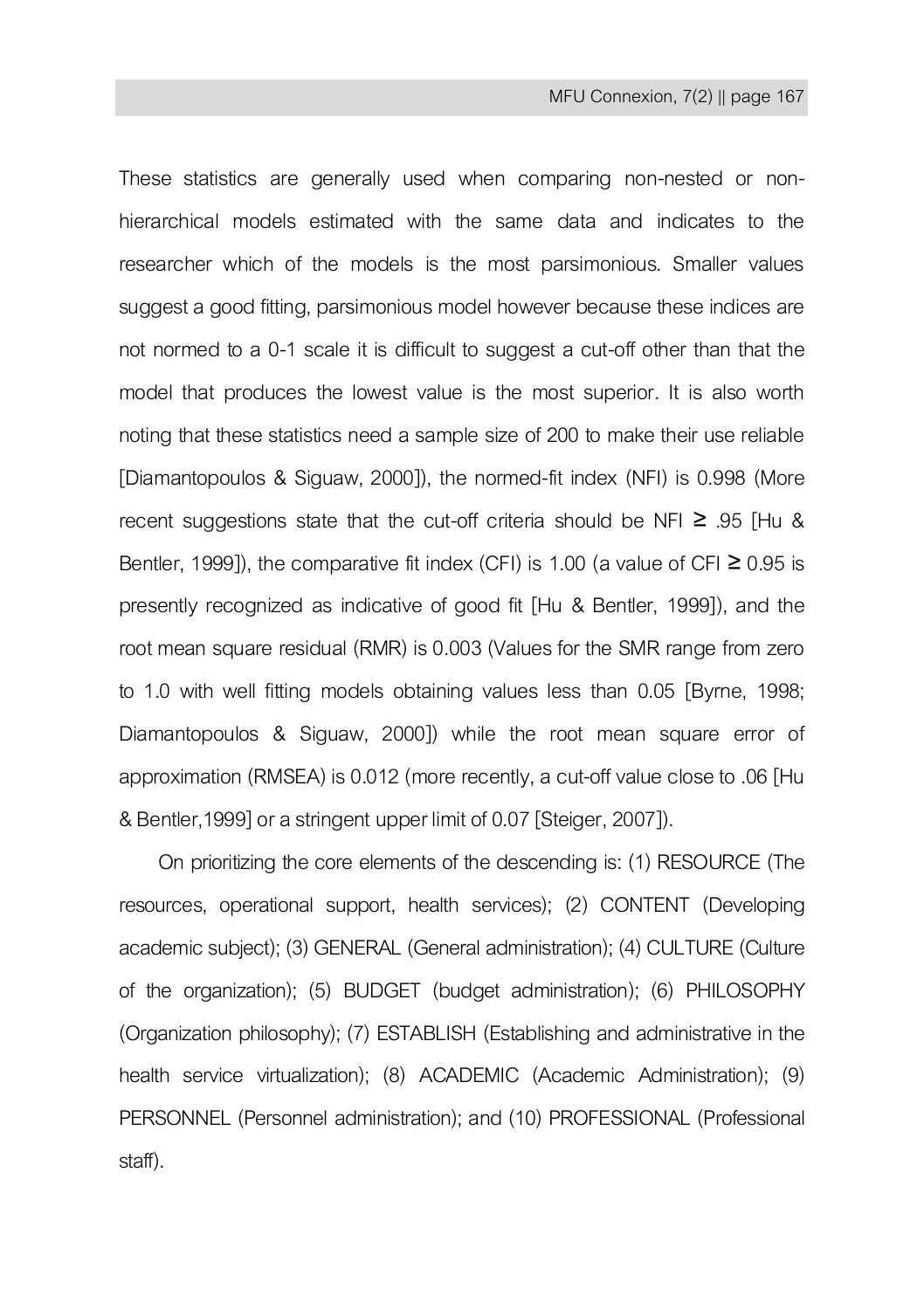# **Discussions**

1. As the first hypothesis of this study, the variables used in this study is appropriate at a good level can be analyzed for the  $2^{nd}$  Order CFA, the results of the survey of the VSPOM factors for service plan in the regional health service in Thailand found that the 90 variables studied can be grouped into elements to have 13 elements per group. Each element has an Eigen value more than 1.00 and all elements can explain the variance of all the variables that were 83.330 in weight, the composition of each variable with values ranging from 0.412 to 0.846 show that the variables is appropriate at a good level can be analyzed for the  $2^{nd}$  Order CFA and can be used to study VSPOM factors for service plan in the regional health service in Thailand, since these parameters varied with the documents and research support by the study of related documents and research widely. The 90 variables grouped into the 13 elements, which the researchers chose to use variables with the weight in excess 0.50, ranging from 0.504 to 0.846, which is 74 variables in the 11 elements and restructure elements slightly to an increase of 10 elements from the selected 74 original variables covering the big four sides. Then, check the validity again by a second confirmatory factor analysis.

2. And as the second hypothesis, variables model of the  $2<sup>nd</sup>$  Order CFA of VSPOM factors for service plan in the regional health service in Thailand is appropriate at a good level to be used for development a VSPOM model, the results of the 2<sup>nd</sup> Order CFA of VSPOM factors for service plan in the regional health service in Thailand found that variables model of the 2<sup>nd</sup> Order CFA of VSPOM factors for service plan in the regional health service in Thailand is appropriate at a good level that are consistent with the empirical data of the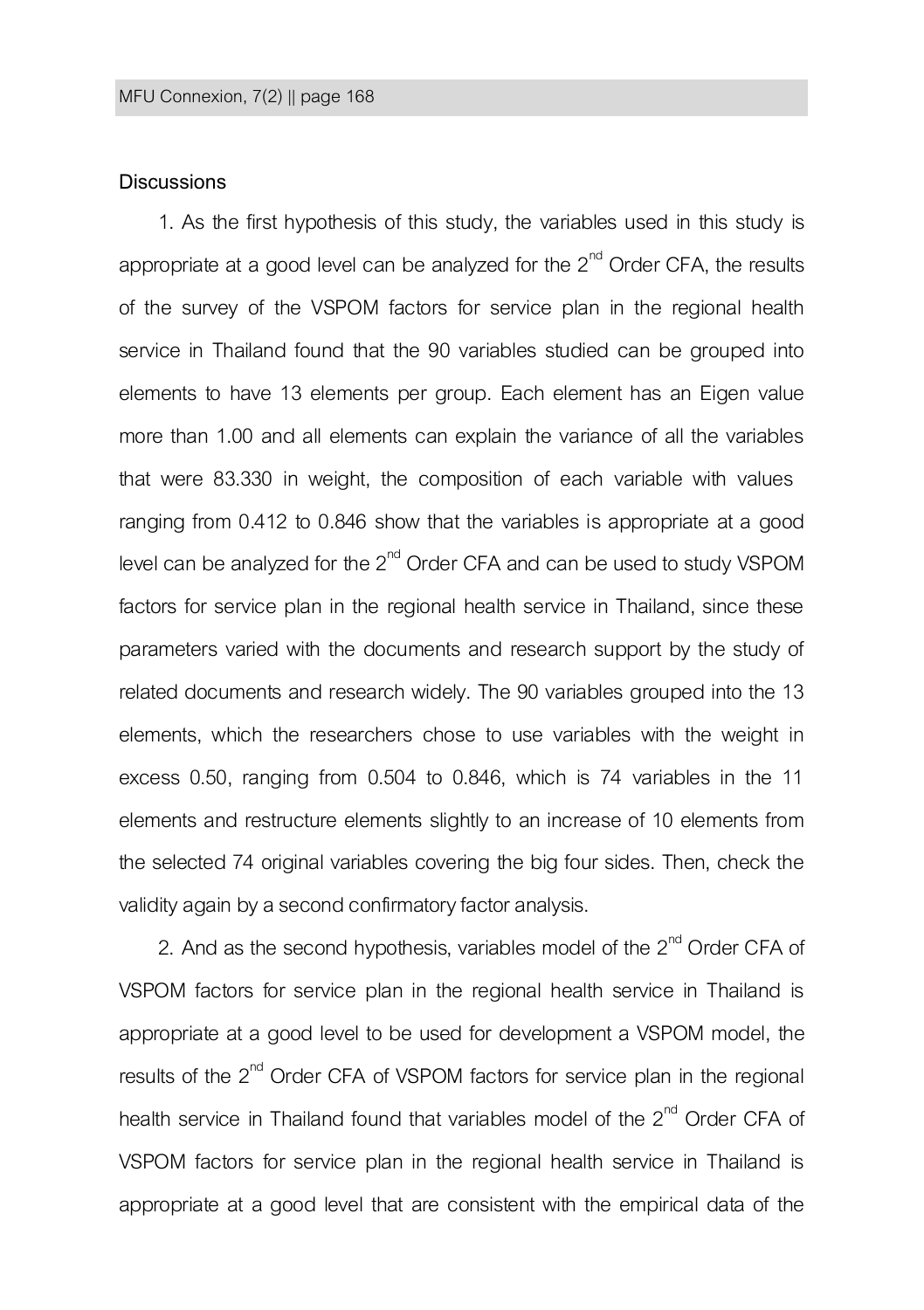administrators and practitioners in the field offices of the Health Service Virtual. The statistics measure the harmony of all in the form of administration office. The  $2^{nd}$  Order CFA that was developed has construct validity which can be used to study the management of desirable characteristics, indicating that the model has good precision, since the variables and elements, such as related documents and research support, are analyzed through EFA and CFA.

# **Suggestions**

1. Suggestions for bringing research results to the user. Variables model of VSPOM factors for service plan in the regional health service in Thailand developed related to documentation and research support have been checked for accuracy by analyzing it two times with EFA and the  $2<sup>nd</sup>$  Order CFA, and were found have a good construct validity. It can be used to study the VSPOM factors and development in the management model of VSPO in the future of Research and development; R&D

2. Suggestions for further research. Elements of VSPOM factors for service plan in the regional health service in Thailand were analyzed and developed to suit the job responsibilities of personnel as practitioners in the Virtual Service Provider Office. They may use these elements in considering the responsibilities, be it extensive or complex, of the personnel. Such elements can be used in training courses, research, on-the-job training, etc. Moreover, these should also be consistent with the responsibilities of the personnel, the higher academic standing, the higher the responsibility they may get as analyzed and determined by the validity of the new structure by EFA and/or CFA. Elements of VSPOM factors for service plan in the regional health service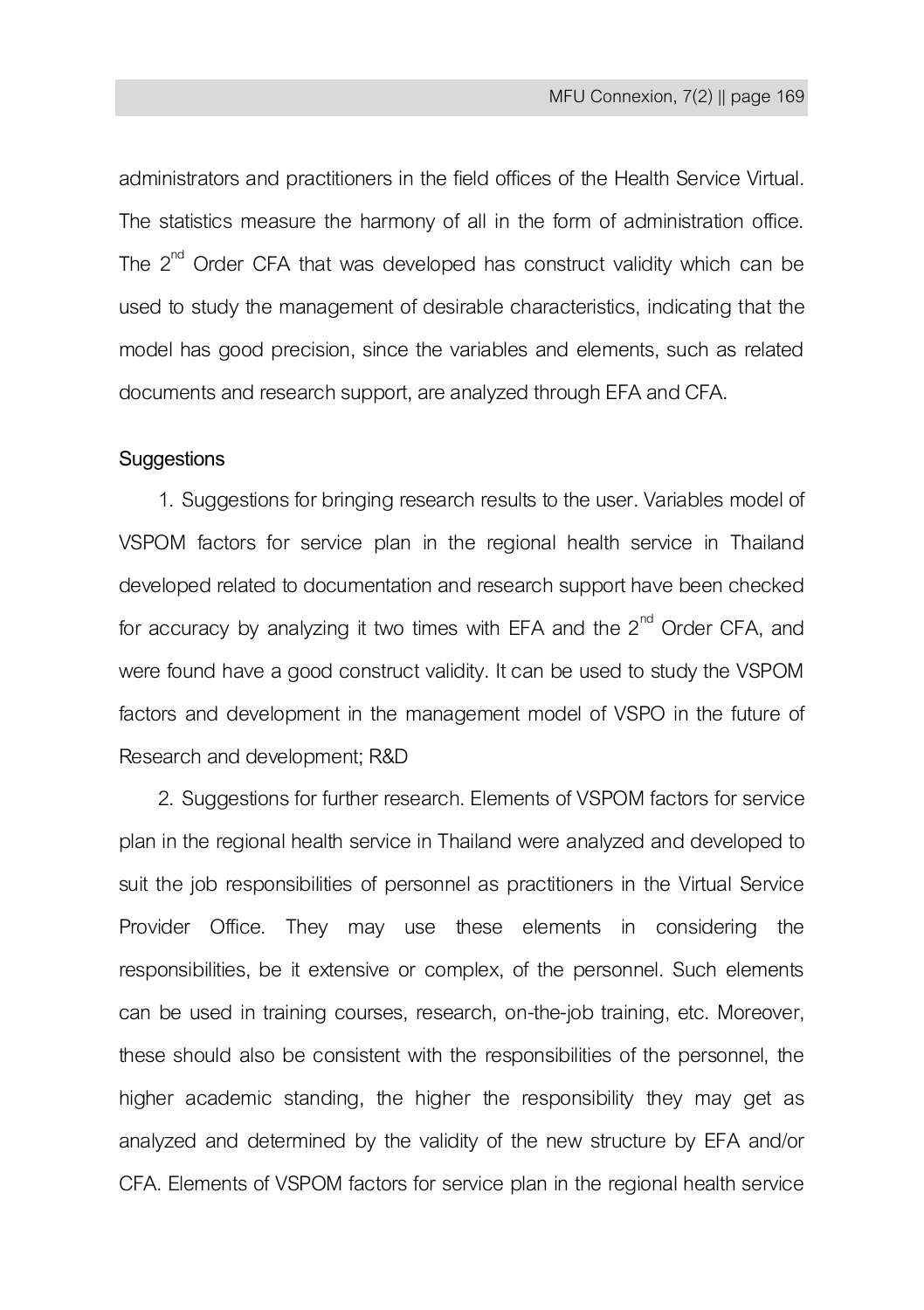in Thailand were analyzed and developed to study other offices that need to improve variable and elements to suit the context of that office. In particular, factors and elements of knowledge and skills in information technology which will vary according to the administrative structure of the office and the responsibility of the personnel; then, the composition is adjusted and varied to determine the validity of new structure by EFA and/or CFA likewise.

#### **Acknowledgements**

This study was supported and supervised by Sirindhorn College of Public Health, Phisanulok, and The Second Regional Health Service of Ministry of Public Health, Thailand.

# **References**

Akaike, H. (1974) A new look at the statistical model identification,

*IEE Transactions on Automatic Control*, vol. 19, no.6, pp. 716-723.

- Afsarmanes, H., & Camarinha, M. (2004) *Processes and foundations for virtual organizations*, Boston: Kluwer Academic Publisher.
- Barrett, P. (2007) Structural equation modeling: Adjudging model fit, *Personality and Individual Differences*, vol. 42, no. 5, pp. 815-824.
- Byrne, B. M. (1998) Structural equation modeling with LISREL, *PRELIS and SIMPLIS: Basic concepts, applications and programming*, Mahwah, NJ: Lawrence Erlbaum Associates.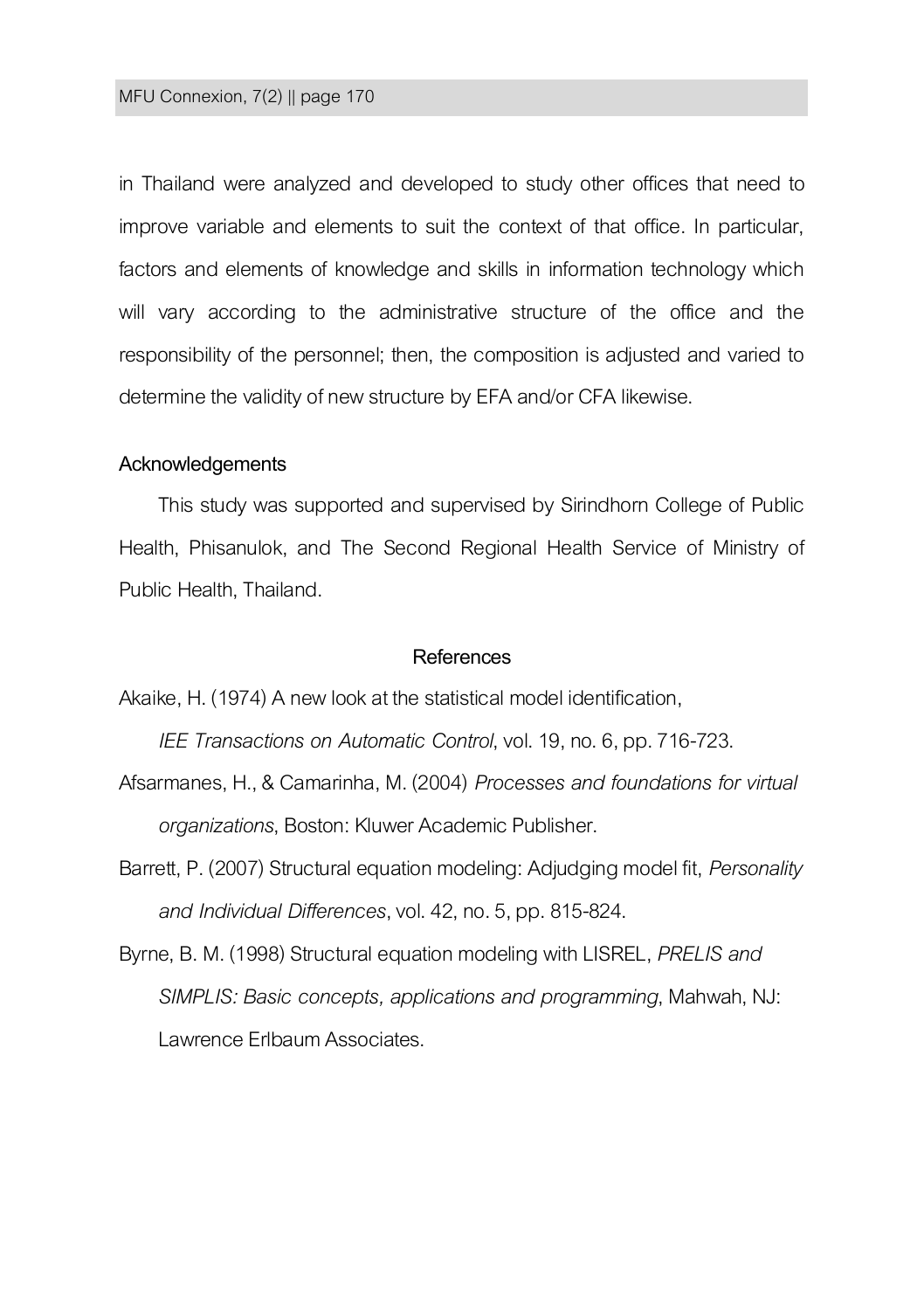Boonda, P., et al. (2014) 'Developing an appropriate Virtual Service Provider Office Management Model for Service Plan in the Second Regional Health Service of Ministry of Public Health in Thailand', in *Proceedings of Second International Conference on Global Public Health 2014*, pp. 54-59,

3-4 July 2014, Negombo, Sri Lanka.

- Cochran, W. G. (1963) *Sampling techniques*, 2<sup>nd</sup> edition, New York: John Wiley & Sons.
- Cochran, W. G. (1977) *Sampling techniques*, 3<sup>nd</sup> edition, New York: John Wiley & Sons.
- Diamantopoulos, A. & Siguaw, J. A. (2000) *Introducing LISREL*, London: Sage Publications.
- Faucheux, C. (1997) How virtual organizing is transforming management science, *Communication of the ACM*, vol. 40, no. 9, pp. 50–55.
- Giuliano, V. E. (1982) The mechanization of office work, *Scientific American*, vol. 247, pp. 149–164.

Godden B. (2017) *Sample size formulas*, Available: http://williamgodden.com/samplesizeformula.pdf [26 May 2017]

- Gupta & Jatinder, N. D. (1997) Association for Information Systems, *Proceedings of the Americas Conference on Information Systems*, pp. 417-419, 15–17 August 1997, Indianapolis.
- Hiltz, S. (1986) The virtual classroom: Using computer mediated communication for university teaching, *Journal of Communication*, vol. 36, pp. 95–104.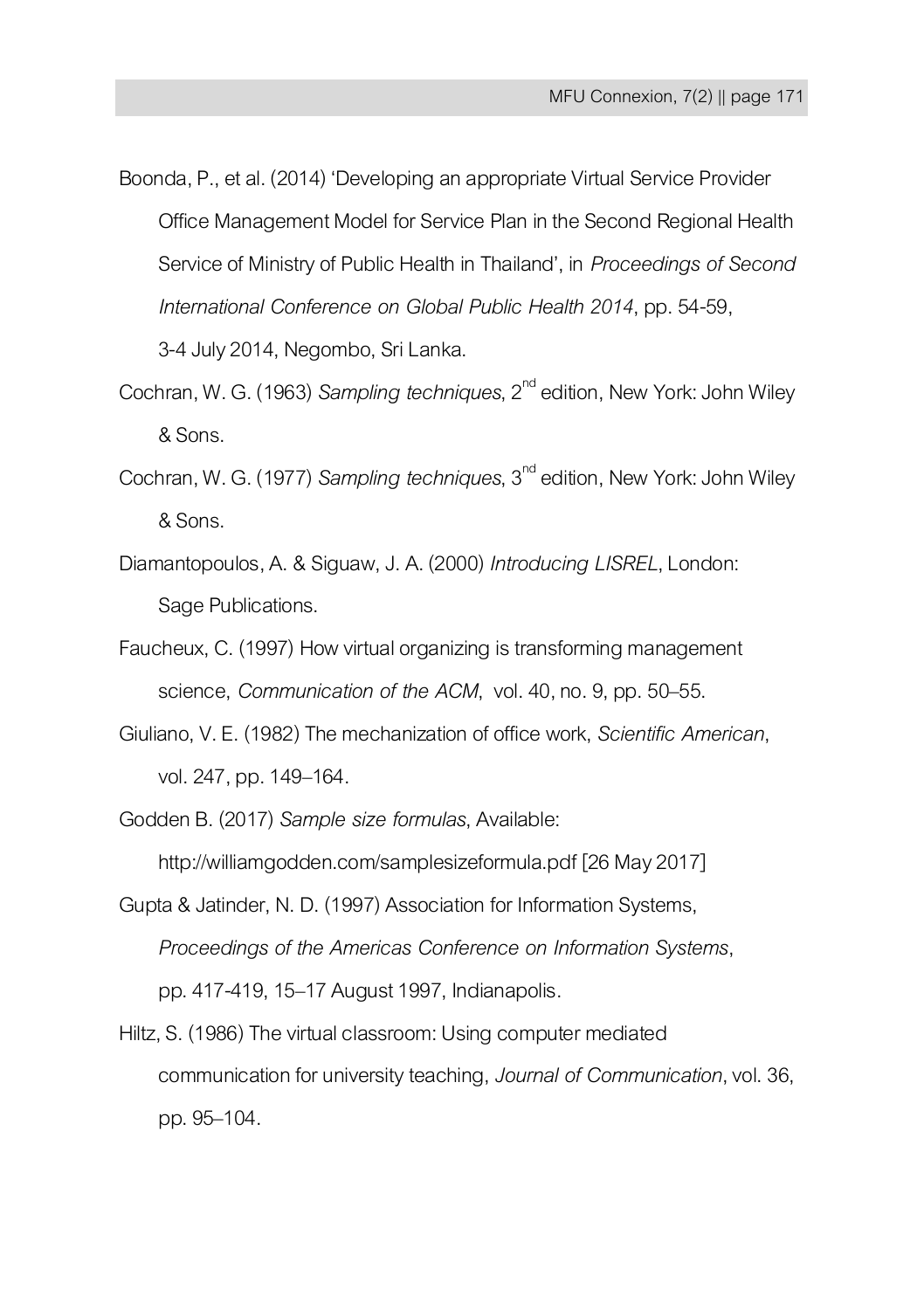- Miles, J. & Shevlin, M. (1998) Effects of sample size, model specification and factor loadings on the GFI in confirmatory factor analysis, *Personality and Individual Differences*, vol. 25, pp. 85-90.
- Hu, L.T. & Bentler, P. M. (1999) Cutoff criteria for fit indexes in covariance structure analysis: Conventional criteria versusnew alternatives, *Structural Equation Modeling*, vol. 6, no. 1, pp. 1-55.
- Isaca. (2001) *Understanding virtual organizations*, Available: http://www.isaca.org/Journal/archives/2001/ Volume-6/Pages/ Understanding-Virtual-Organizations.aspx[10 October 2014]
- Kim, [J.-O., &](https://www.google.co.th/search?hl=th&tbo=p&tbm=bks&q=inauthor:%22Jae-On+Kim%22&source=gbs_metadata_r&cad=10) [Mueller,](https://www.google.co.th/search?hl=th&tbo=p&tbm=bks&q=inauthor:%22Charles+W.+Mueller%22&source=gbs_metadata_r&cad=10) C. W. (1978) *Introduction to factor analysis: What it is and how to do it*, Beverly Hills, CA: Sage Publications.
- Malone, M. & Davidow, W. (1992) Virtual corporation, *Forbes*, vol.150, pp. 102–107.
- Olson, M. H. (1983) Remote office work: Changing work patterns in space and time, *Communications of the ACM*, vol. 26, no. 3, pp. 182–187.
- Siddiqui, K. (2013) Heuristics for sample size determination in multivariate statistical techniques, *World Applied Sciences Journal*, vol. 27, no. 2, pp. 285–287.doi: 10.5829/idosi.wasj.2013.27.02.889
- Steiger, J. H. (2007) Understanding the limitations of global fit assessment in structural equation modeling, *Personality and Individual Differences*, vol. 42, no.5, pp. 893-898.
- Tabachnick, B. G. & Fidell, L. S. (2007) *Using multivariate statistics*, 5<sup>th</sup>edition, New York: Allyn and Bacon.